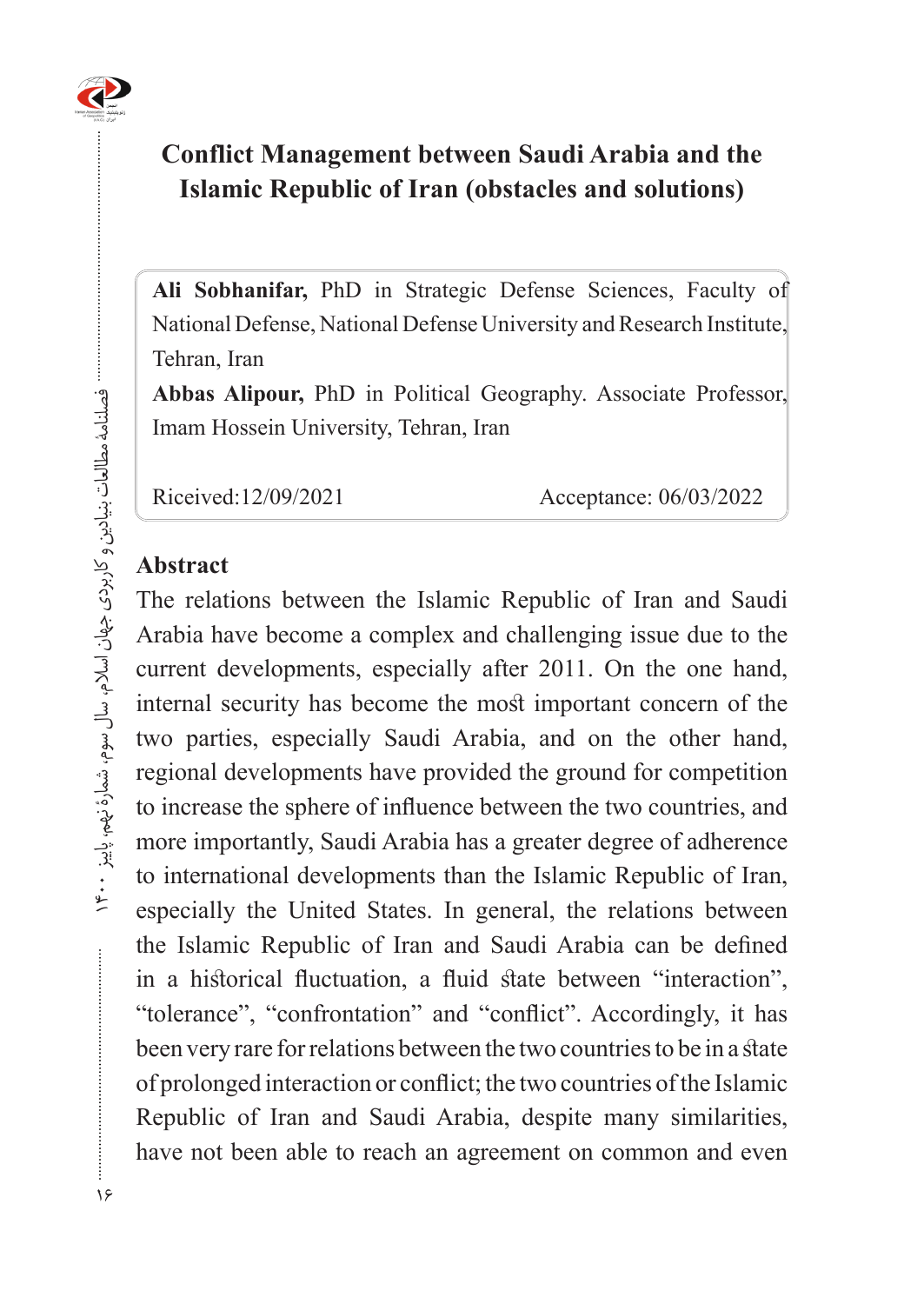

close definitions, thus leading to a threatening understanding of each other so that the two countries see a bright horizon in their relations hesitantly; Therefore, the research question is the lack of knowledge of solutions and obstacles in the management of the conflict between the Islamic Republic of Iran and Saudi Arabia, it is what are the important components in the management of the conflict between the Islamic Republic of Iran and Saudi Arabia? . The research method of this research is analytical and descriptive. This is a qualitative research in which the researcher collects data through various sources and uses interviews with experts and analyzes the issue and then creates a conceptual framework based on the five dimensions of Buzan security and points to patterns of friendship and enmity; Based on this conceptual framework, the differences between Iran and Saudi Arabia can be seen in all these aspects of classical security, economic, social, political and even environmental. Accordingly, Buzan's approach also points out that security has taken on different dimensions since the 1990s, and it can be said that the five dimensions of Buzan's security and Buzan's definition of security can indicate that the major differences between Iran and Saudi Arabia fall into these five dimensions. The researcher further examines the obstacles in the relations between the Islamic Republic of Iran and Saudi Arabia, such as obstacles in the field of politics and security, obstacles in the field of geoeconomics, obstacles in the field of ideology, the position of trans-regional actors in the conflict between Iran and Saudi Arabia. Iran and Saudi Arabia, such as moving from an absolutist to a relativistic point of view, thematic prioritization of interests, avoidance of entering the red line, mutual understanding of the two actors of implicit division of regional sphere of influence and ensuring not to enter the sphere of influence of a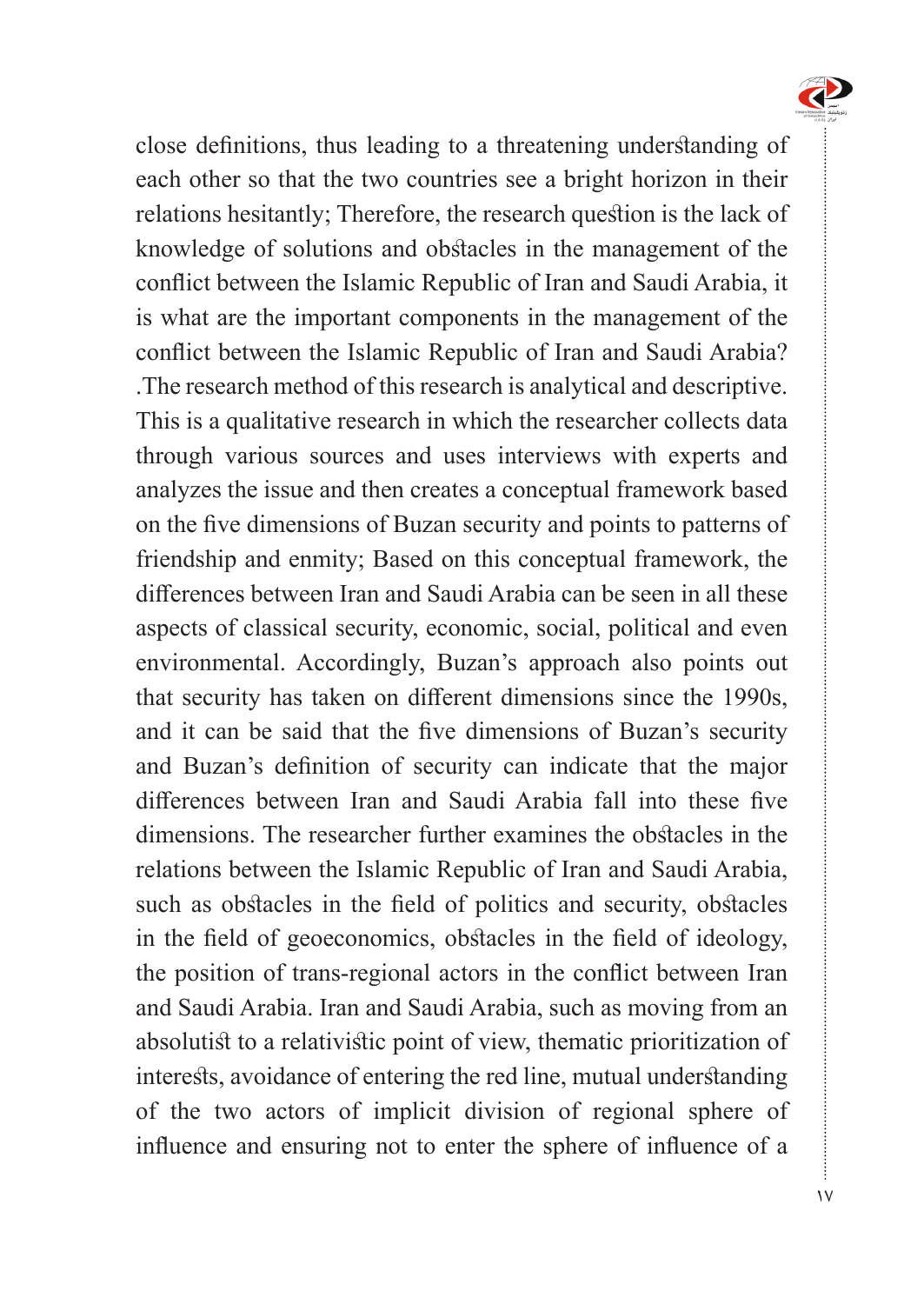

rival actor in a realistic sense, it refers to high politics and the use of formal principles and channels instead of informal principles. In a general summary, the researcher points out that currently "perceptions" and "misconceptions" by the political elites of the two countries are the most important variables in the stability of tensions between the two countries, and this is not something that can be discussed. Political and the promise of mutual trust can be resolved; Therefore, accurate identification of the red lines of each party and its observance or, at a minimum, the ability to bargain over it can help a lot to resolve reciprocal problems. Finally, it should be said that the establishment of diplomatic relations is the most important and only official channel that can convey the common intentions of the two countries without misunderstanding and mediation.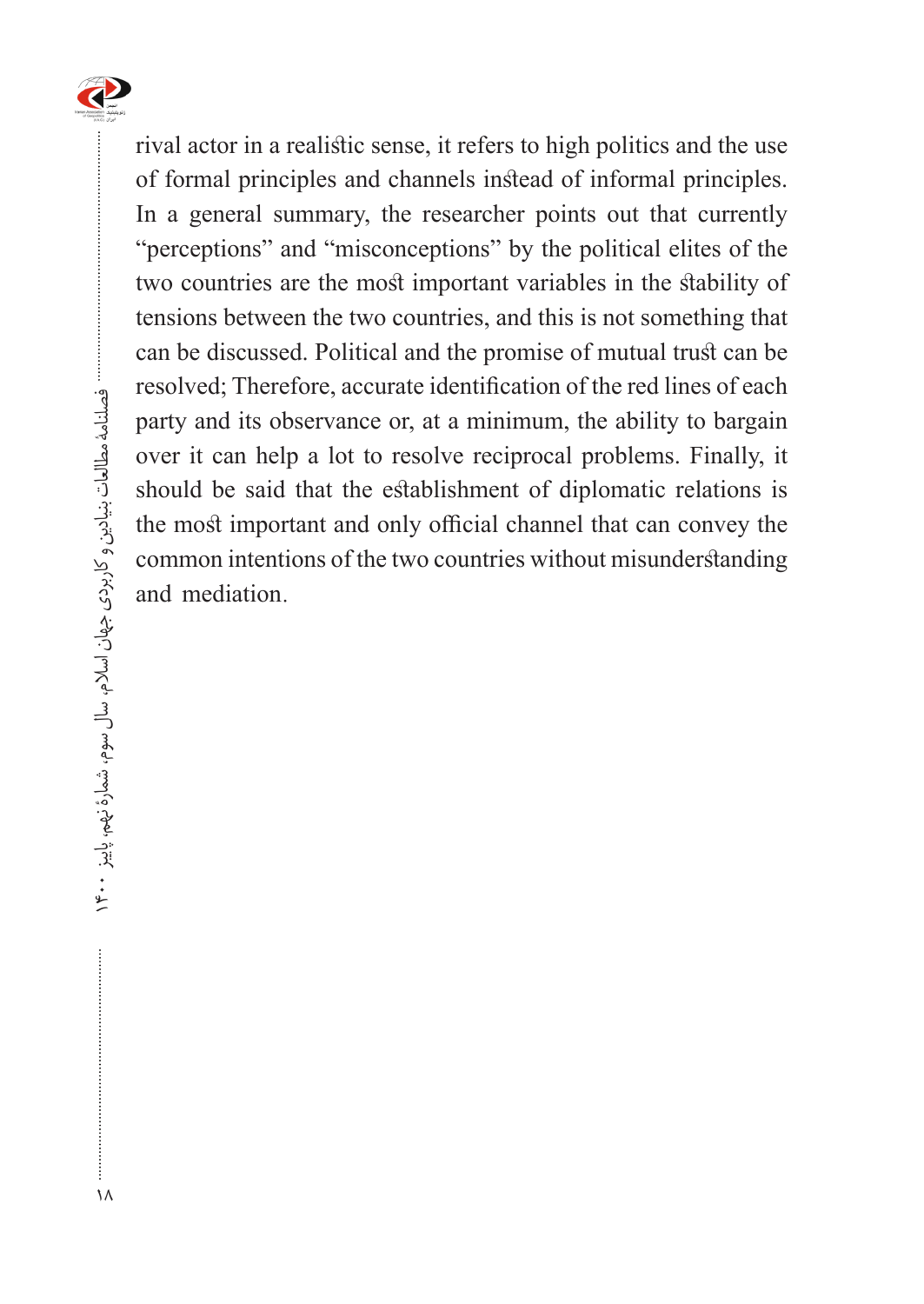

# **مدیریت منازعۀ عربستان سعودی و جمهوری اسالمی ایران، موانع و راهکارها**

**علی سبحانی فر،** دکتری تخصصی علوم دفاعی راهبردی، دانشکده دفاع ملی، دانشگاه و پژوهشگاه علی دفاع ملی، تهران، ایران **عباس علی پور،** دکتری جغرافیای سیاسی. دانشیار دانشگاه جامع امام حسین) ع(، تهران، ایران تاریخ ارسال1400/06/21: تاریخ پذیرش: 1400/12/15 صص: ١١٣-٩٠ **مقالۀ پژوهشی**

### **چکیده**

روابـط ایـران و عربسـتان بـا توجـه بـه تحـوالت جـاری بهویـژه پـس از سـال 2011 بـه موضوعـی پیچیـــده و چالش برانگیــز تبدیــل شـــده اســت. امنیــت داخلــی مهمتریــن دغدغــۀ دو بازیگــر و بهویـژه عربسـتان سـعودی اسـت. تحـوالت منطقـهای نیـز زمینـۀ رقابـت بـرای افزایـش حـوزۀ نفـوذ میـان دو کشـور را فراهـم کـرده اسـت. دو کشـور ایـران و عربسـتان بـا وجـود شـباهتهای فـراوان تاکنـون بـه تعریفهـای مشـترک و حتـی نزدیـک بههـم دسـت نیافتهانـد. و ایـن موضـوع بـه درک تهدیدآمیـزی از دیگـری منجـر شـده اسـت تـا دو کشـور افق روشـن در روابـط خـود را به دیـده تردید بنگرنـد. ایـن پیشزمینـۀ ذهنـی و روانشـناختی از ایـران و عربسـتان بـرای تبدیـل وضعیـت روابط دو کشـور نیازمنـد کاتالیـزوری بـود کـه تحـوالت سـال 2011 و بهدنبـال افزایـش نفـوذ منطقـهای ایـران بهانههـای الزم را بـرای شـروع دشـمنی فراهـم کـرد. در ایـن پژوهـش بهدنبـال پاسـخ ایـن پرسـش هسـتیم کـه مؤلفههـای مهـم در مدیریـت منازعـۀ ایـران و عربسـتان سـعودی کدامنـد؟ چگونه تنش در روابـط دو کشـور بهسـوی کاهـش تنـش در حالـت حداقلـی و بهبـود روابـط در حالـت حداکثری پیـش مـیرود؟ ایـن پژوهـش براسـاس رویکـرد تحلیلیتوصیفـی و در چارچـوب نظـری مجموعـۀ امنیتـی منطقـهای و الگوهـای دوسـتی و دشـمنی بـه ایـن موضـوع میپـردازد. **کلیدواژهها:** فهم مشترک امنیتی، تعامل، متغیرهای داخلی، تقسیم حوزۀ نفوذ منطقهای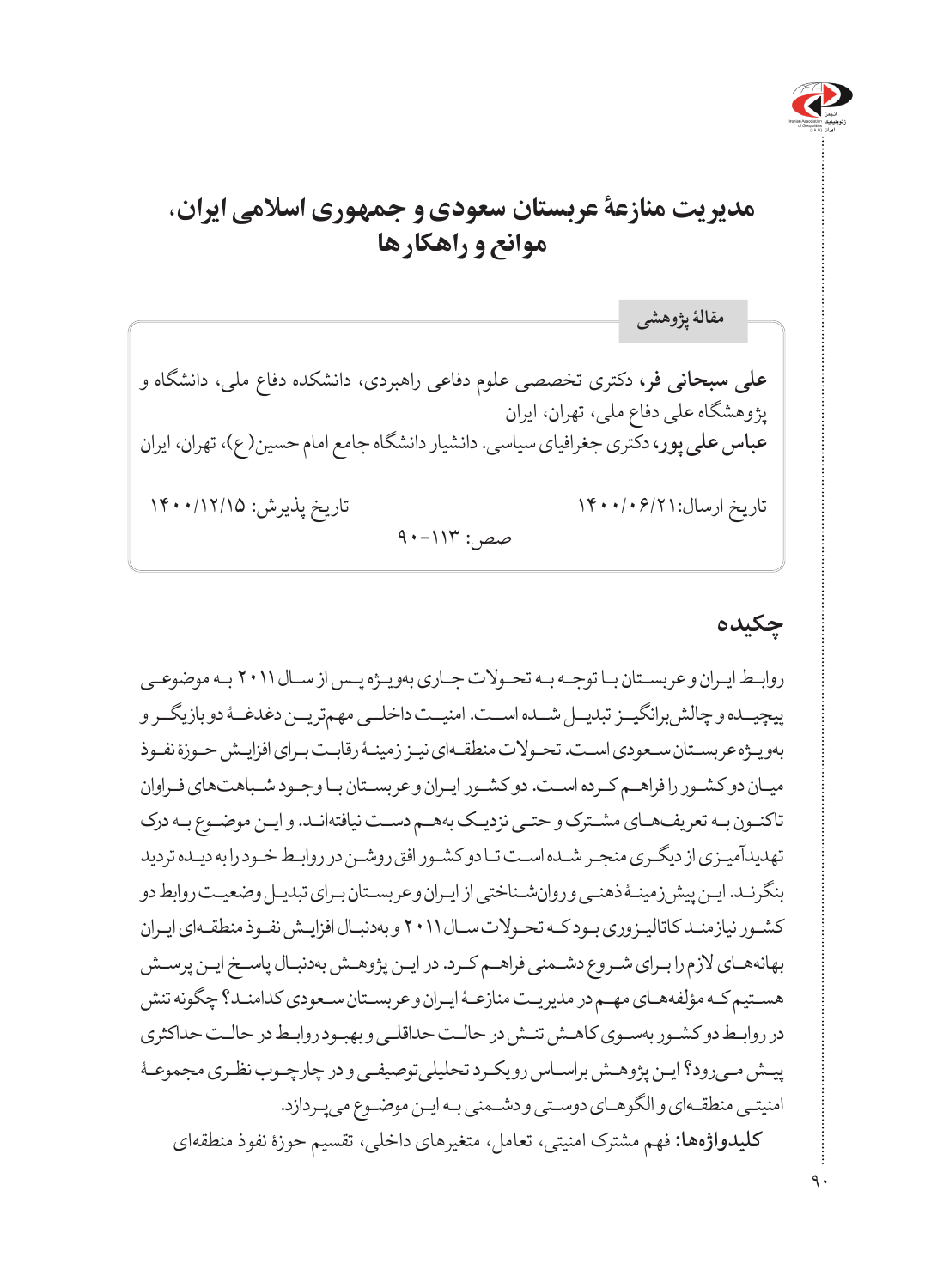

روابــط ایــران و عربســتان یکــی از پیچیدهتریــن پروندههــای سیاســت خارجــی ایــران بهویــژه پـس از سـال 2011 اسـت. ایـن شـرایط بـا رویکارآمـدن سـلمان بـن عبدالعزیـز و ورود گـروه سیاســی جدیــد بــه ایــن کشــور پیچیدهتــر نیــز شــده اســت. انقالبهــای عربــی، نگرانــی از سـرایت انقـاب بـه عربسـتان سـعودی و موضـع ایـران در قبـال ایـن انقالبهـا زاویـۀ روابـط دو کشـور را افزایـش داد. بـا بررسـی تاریـخ روابـط ایـران و عربسـتان سـعودی درمییابیـم بهنـدرت روابـط ایـران و عربسـتان در سـطح مناسـبی بـود اسـت؛ زیـرا در بهتریـن حالـت »تسـامح بـه اغمــاض» بــوده اســت کــه در کوتاهمــدت بــه پیونــد سیاســی دو کشــور بهصــورت روبنایــی منجـر شـده بـود. با وجـود این، شکسـتن پوسـتۀ روابـط ایـران و عربسـتان در دورههـای مختلف بـرای ظاهرشـدن ماهیـت تعارضهـای دو کشـور گاهـی از سـوی هرکـدام از دو کشـور صـورت گرفتـه اسـت کـه در ایـن میـان شـدت و ضعـف پیونـد بـا بازیگـر هژمـون و فرامنطقـهای اهمیت خاصـی داشـته اسـت. بهصـورت کلـی روابـط ایـران و عربسـتان در نوسـان تاریخـی، حالتـی سـیال میـان «تعامـل»، «تسـامح»، «تقابـل» و «تعـارض و تخاصـم» اسـت. بـر ایـن اسـاس، بهنـدرت روابـط دو کشـور در حالـت تعامـل طوالنـی یـا تخاصـم طوالنـی بـوده اسـت؛ زیـرا وجـود تفاوتهـای فـراوان، دو کشـور را از حالـت تعامـل خـارج و وجـود منافـع مشـترک نیـز دو کشـور را از تعـارض طوالنـی دور کـرده اسـت.

**مقدمه** 

 امــروزه روابــط از حالــت »صلــح ســرد« و تســامح بهســوی تعــارض و تخاصــم از سـالهای 2015 تـا 2020 در حرکـت اسـت و بـا رویکارآمـدن بایـدن و کاهـش حمایـت از عربســتان ســعودی، تمایــل ریــاض بــه بهبــود روابــط بــا ایــران بیشــتر شــده اســت. ایــن پرســش کــه »چگونــه منازعــۀ موجــود مدیریــت یــا حــل میشــود؟« شــاید مهمتریــن پرسـش در ایـن حـوزه باشـد. سیاسـت عربسـتان سـعودی بیشـتر از جمهـوری اسـامی ایـران از تحـوالت بینالمللـی و بهویـژه ریاسـت جمهـوری ایـاالت متحـده پیـروی میکنـد. سـه رئیسجمهـور اخیـر ایـاالت متحـده، اوبامـا، ترامـپ و بایـدن سـه سیاسـت متفـاوت در مـورد عربسـتان سـعودی در پیـش گرفتهانـد؛ اگرچـه همـواره عربسـتان را متحـد راهبـردی منطقـهای خـود میدانسـتند. در پـی ایـن تغییـرات، ایـن درک از سـوی هـر دو کشـور ایـران و عربسـتان بـه وجـود آمـد، در منطقـهای کـه قدرتهـای منطقـهای روابـط مناسـبی بـا یکدیگـر ندارنـد، نمیشــود زیســت کــم چالشــی داشــت.

بـا توجـه بـه آنچـه گفتیـم حـل چالـش دو کشـور تـا حـدود زیـادی هزینههـای کاربسـت

فصلنامۀ مطالعات بنیادین و کاربردی جهان اسالم، سال سوم، شمارۀ نهم، پاییز 1400

فصلنامه مطالعات بنيادين و کاربردۍ جهان اسلام، سال سوم، شمارهٔ نهم، پاییز ۴۰۰۰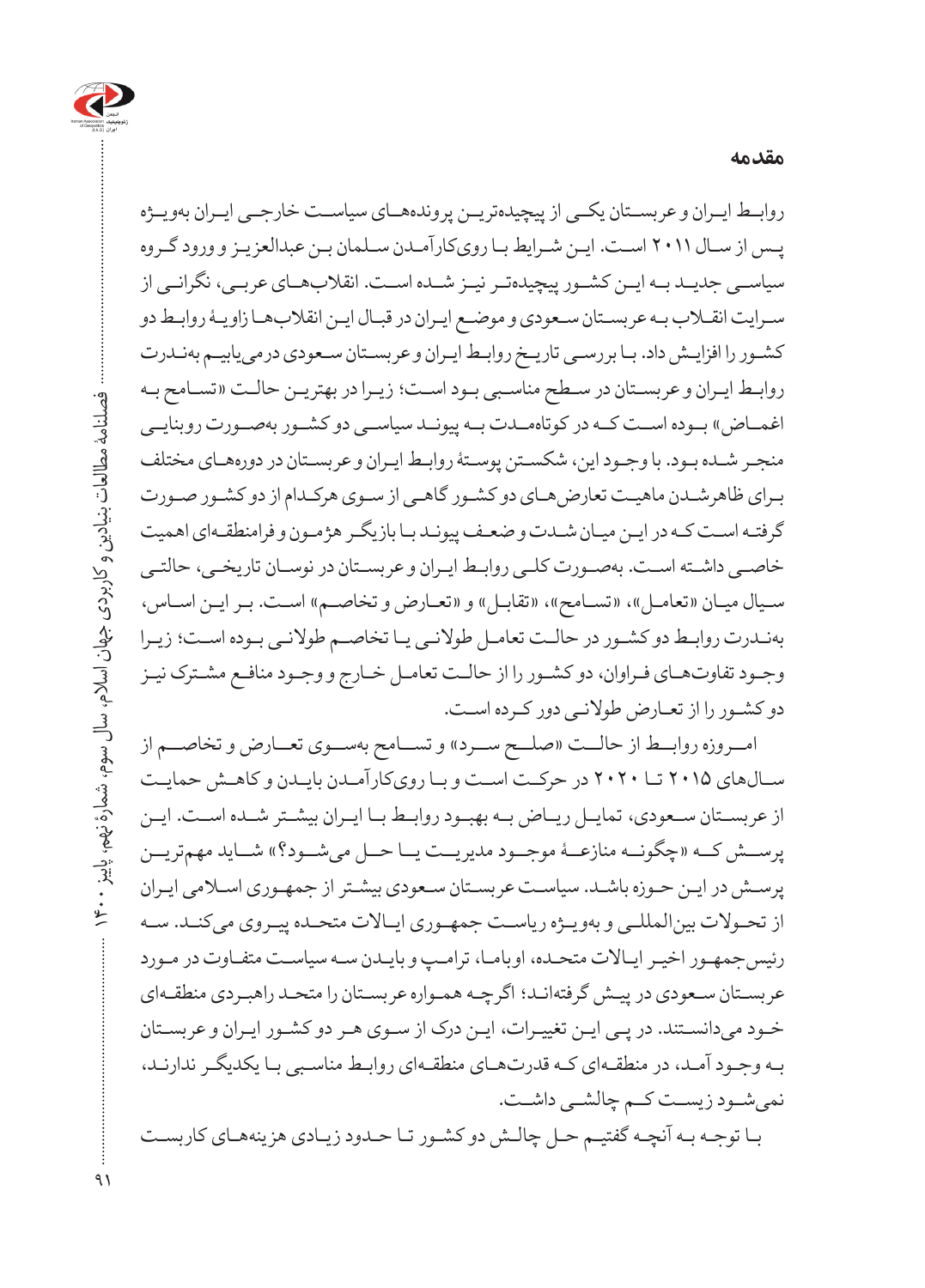

سیاســت آنهــا را کاهــش مــیداد. بهویــژه ایــن مســئله بــرای عربســتان ســعودی درســت اســت کــه جنــگ پرهزینــهای را بــا یمــن آغــاز کــرده اســت. در ادامــه ابتــدا بــه چارچــوب مفهومــی مبتنــی بــر ابعــاد پنجگانــۀ امنیــت بوزانــی و الگوهــای دوســتی و دشــمنی اشــاره و ســپس موانــع روابــط ایــران و عربســتان را بررســی میکنیــم. ســرانجام راهکارهــای حــل مســئله را بیــان میکنیــم.

### **چارچوب مفهومی: ابعاد پنجگانۀ امنیت بوزانی**

ایـران و عربسـتان ســعودی در همـۀ جنبههــا اختـاف دارنــد. در روابـط امنیتـی کالسـیک، اقتصـادی، اجتماعـی، سیاسـی و حتـی زیسـتمحیطی موانعـی وجـود دارد. رویکـرد بـوزان بــه ایــن موضــوع اشــاره میکنــد کــه امنیــت پــس از دهــۀ ۱۹۹۰ ابعــاد مختلفــی یافتــه اســت. شــاید بتــوان اختالفــات ایــران و عربســتان ســعودی را در ابعــاد پنجگانــۀ امنیــت بوزانــی و تعریفــی جــای دارد کــه بــوزان از امنیــت ارائــه میدهــد. شــایان توجــه اینکــه روابـط کشـورهای منطقـه همچنـان بـر اولویـت امنیـت بـه مفهـوم کالسـیک و امنیـت عینـی اسـت. مسـائل زیسـتمحیطی چنـدان اولویـت کشـورهای منطقـه نیسـت. از دیـدگاه مکتـب کپنهــاک، امنیــت ابعــاد متفاوتــی دارد. آنهــا را در ایــن پنــج بعــد دســتهبندی میکنــد: نظامــی، اقتصــادی، سیاســی، فرهنگیاجتماعــی و زیســتمحیطی. از دیــد بــوزان ابعــاد امنیـت بهطـور کامـل در عالـم واقـع تفکیکپذیـر نیسـت و هـر بعـد از امنیـت و تأمیـن آن بهشـکلی وابسـته بـه ابعـاد دیگـر اسـت. بـه همیـن دلیـل در تأمیـن امنیـت، یـک کشـور بایـد بـه امنیـت کشـورهای دیگـر توجـه کنـد.

.1 تهدیـد نظامـی: از دیـد بـوزان مرکـز نگرانیهـای سـنتی مربـوط بـه تهدیـد نظامـی اسـت. تهدیــد نظامــی ملموستریــن تهدیــد بــرای یــک جامعــه اســت (140 1383: ,Rabiee). چراکـه مسـتقیم بـا موجودیـت مـادی یـک سـرزمین در ارتبـاط اسـت. صرفنظـر از اینکـه ایـن تهدیـد از سـوی چـه کشـوری باشـد حتـی اگـر کشـور تهدیدکننـده، کشـوری ضعیـف باشـد، ولـی تـرس از ناامنـی، همـواره امنیـت نظامـی را مـورد توجـه قـرار داده اسـت. تدابیـر نظامـی نـه تنهـا بهصـورت بنیادیـن بـر کارکردهـای حفاظتـی دولـت اثـر دارد، بلکـه منافـع ً گوناگـون اجتماعـی و فـردی را کـه پایدارتـر از روبناهـای دولـت اسـت تهدیـد میکنـد؛ زیـرا اسـتفاده از زور تحـوالت نامطلـوب ناگهانـی در سـطح گسـترده را سـبب میشـود. معمـوال تهدیـدات نظامـی در برنامـۀ امنیـت ملـی باالتریـن اولویـت را دارنـد. تهدیدات نظامی شـامل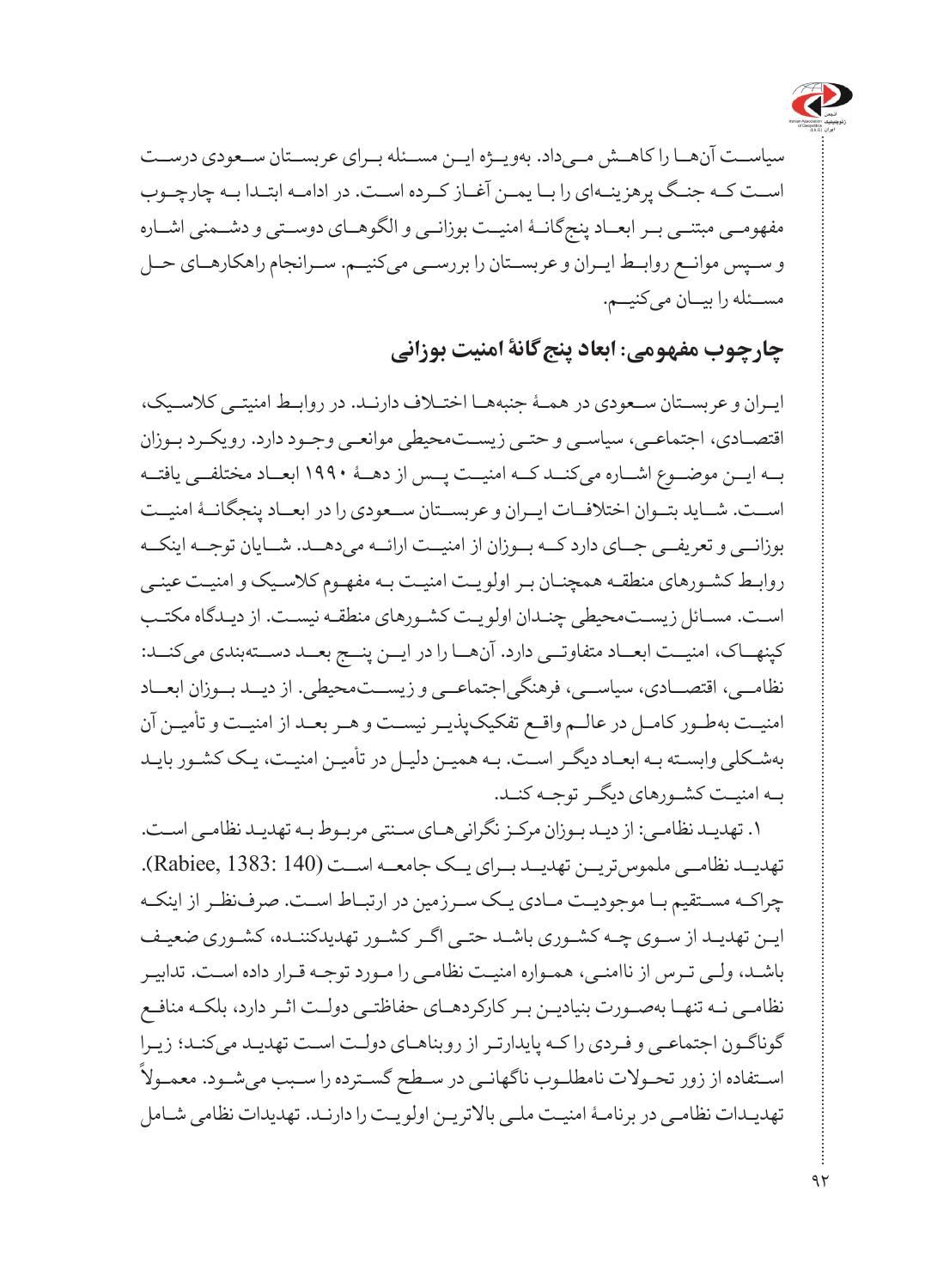

توسـل بـه زور هسـتند و نـوع خاصـی از تهدیـد را شـامل میشـوند 141- 1387: ,Bouzan (142(. امنیــت نظامــی از دیــد بــوزان بــه اثــر متقابــل دو ســطحی تواناییهــای تهاجمــی و تدافعــی کشــورها و برداشــتهای آنهــا از نیــت یکدیگــر مربــوط میشــود.

۔<br>۲. تهدیــد سیاســـی: تهدیــد سیاســـی عمومــاً بهعنــوان زمینهســاز دیگــر تهدیدهــا یــا مکمــل آنهــا نیــز عمــل میکنــد (137 1383: ,Rabiee(. ایــدۀ دولــت و بهویــژه هویــت ملـی و ایدئولـوژی سـازماندهنده و نهادهایـی کـه نمـود آن هسـتند، اهـداف عـادی تهدیـد سیاسـی بـه شـمار میرونـد. تهدیـد سیاسـی ناشـی از افـکار و سـنتهایی اسـت کـه توجیـه اصلــی آنارشــی بینالمللــی محســوب میشــوند. ایدئولوژیهــای ســازماندهنده در قــرن بیســتم باهــم در تعــارض بودهانــد. رقابــت بیــن ایدئولوژیهــا بســیار پیچیــده اســت. ایــن امـر تعریـف دقیـق تهدیـد جـدی سیاسـی در سـطحی کـه شایسـته عنـوان امنیـت ملـی باشـد را بـا مشـکل مواجـه سـازد. تهدیـد سیاسـی ممکـن اسـت سـاختاری باشـد، یعنـی بیـش از آنکـه از اهـداف خـاص بازیگـری نسـبت بـه بازیگـر دیگـر ناشـی شـود از ماهیـت دولـت نشـأت میگیـرد. تهدیـد سیاسـی سـاختاری زمانـی رخ میدهـد کـه اصـول سـازماندهندۀ دو دولـت در شـرایطی بـا یکدیگـر تعـارض پیـدا کنـد و هیچکـدام نتوانـد دیگـری را نادیـده بگیـرد (143-147 1378: ,Bouzan(. امنیـت سیاسـی دربـارۀ ثبـات سـازمانی دولتهـا، نظامهــای حکومتــی و ایدئولوژیهایــی اســت کــه بــه آنهــا مشــروعیت میبخشــد. از آنجایــی کــه دولــت موجودیتــی سیاســی اســت، تهدیــد سیاســی ممکــن اســت بــه انــدازۀ تهدیـد نظامـی مهـم باشـد.

.3 امنیــت اقتصــادی: امنیــت اقتصــادی بــا فروپاشــی اتحــاد شــوروی و ظهــور قــدرت اقتصـادی آمریـکا در ادارۀ جنـگ سـرد و رقابـت پرهزینـۀ تسـلیحاتی نمـود بیشـتری یافـت. بهصورتــی کــه پــس از ســال 1989 بــه مهمتریــن بعــد امنیتــی تبدیــل شــد. امنیــت اقتصــادی، دربــارۀ دسترســی بــه منابــع، ســرمایه، پــول و بازارهــای الزم و ضــروری بــرای حفـظ سـطوح پذیرفتنـی رفـاه و قـدرت دولـت اسـت. همـواره در فرهنـگ امنیتـی هـر کشـور، اقتصــاد بــا امنیــت پیونــد تنگاتنگــی دارد. در مــورد اهمیتیافتــن امنیــت اقتصــادی پــس از جنـگ سـرد میتـوان بـه هانگتینتـون اشـاره کـرد کـه گفـت در جهانـی کـه احتمـال منازعـۀ نظامـی بیـن کشـورهای عمـده وجـود نـدارد؛ قـدرت اقتصـادی بهطـور فزاینـدهای در تعییـن برتــری اهمیــت خواهــد داشــت (88-96 2009: ,Sheihan). در نظــام اقتصــادی بیــن الملــل توجــه بــه مزیــت نســبی امــری ضــروری اســت، ولــی خــود تکمحصولیشــدن،

 فصلنامۀ مطالعات بنیادین و کاربردی جهان اسالم، سال سوم، شمارۀ نهم، پاییز 1400 فصلنامهٔ مطالعات بنیادین و کاربردی جهان اسلام، سال سوم، شمارهٔ نهم، پاییز  $\Upsilon$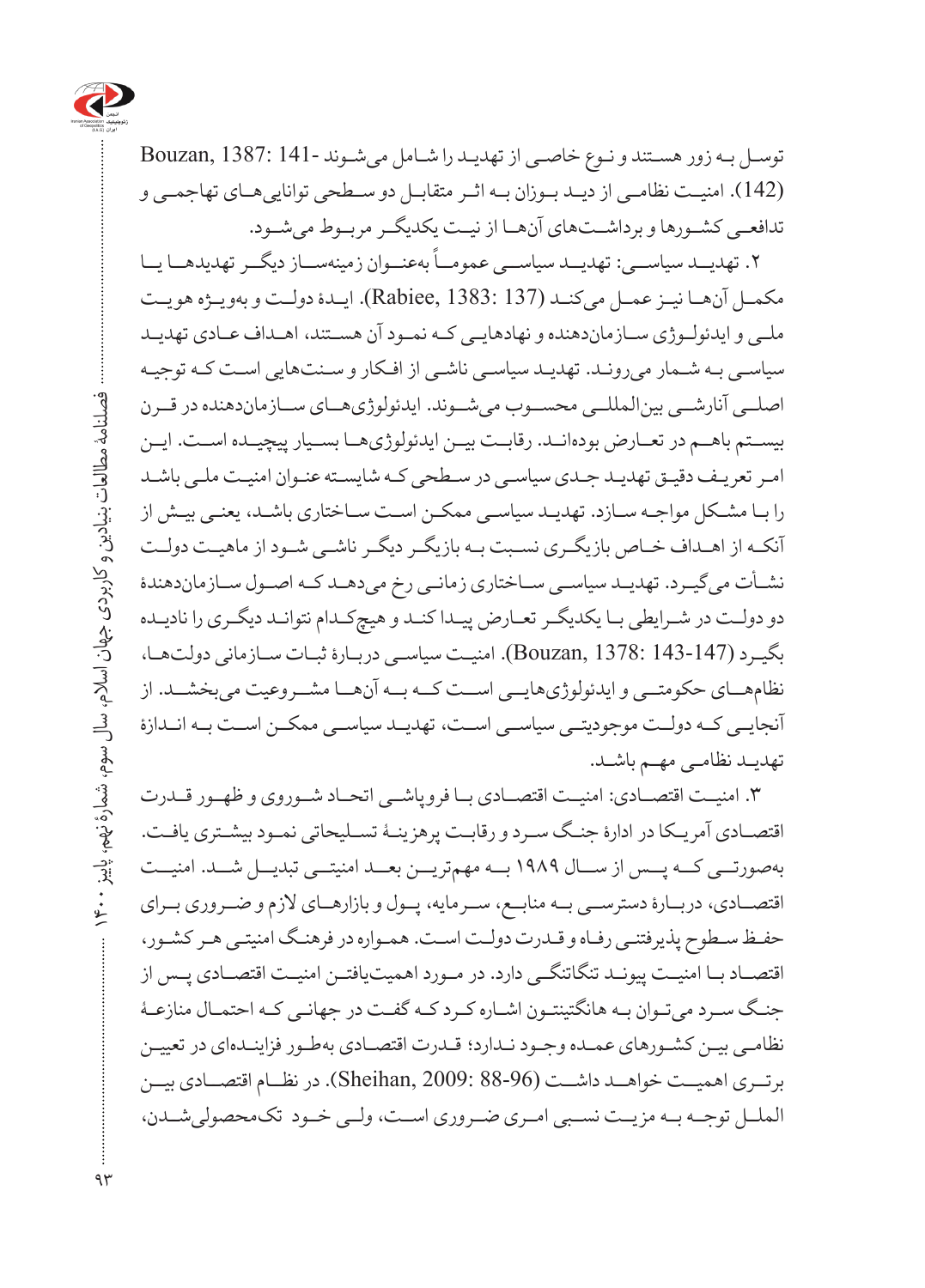

وابسـتگی و تهدیـد امنیـت اقتصـادی را بهبـار مـیآورد. بنابرایـن کشـورها بـا وجـود مزیـت نسـبی همـواره میزانــی از بیتوجهــی بــه آن را هــم در سیاســتهای خـود اعمـال می کننــد. امنیـت اجتماعـی از ابعـاد پنجگانـه اسـت کـه بـه پایـداری و دوام الگوهـای سـنتی زبـان، فرهنـگ و مذهـب و عادتهـای ملـی در شـرایط قابـل قبـول، بـرای تکامـل و تحـول مربـوط اسـت. ایـن بعـد از امنیـت در مقایسـه بـا دیگـر انـواع امنیـت، کمتـر مـورد توجـه بـوزان بـوده اسـت. وی امنیـت اجتماعـی را »پایـداری و تـداوم الگوهـای سـنتی زبـان، فرهنـگ و مذهـب و هویـت ملـی و آداب و رسـوم تحـت شـرایط الزم بـرای تحـول بعـد اجتماعـی امنیـت ناظـر بـه رهیافتـی از امنیـت اسـت کـه بـر فـرد اسـتوار اسـت (107 2009: ,Sheihan). ایـن بعـد از امنیـت رفتهرفتـه اهمیتـی بیـش از انتظـار بـوزان یافـت تـا جایـی کـه انگارههـا و سـازههای هویتـی بـه بخـش جداییناپذیـر تنشهـا بهویـژه بـا توسـعۀ رسـانه تبدیـل شـد. مهاجـرت از جملـه مفاهیمـی اسـت کـه در ایـن دسـته از امنیـت جـای دارد )5 2009: ,Astor). عـاوه بـر ایـن مکتـب کپنهـاک در توجـه خـود بـه امنیـت اجتماعـی، بـه گروههـای قومـی و نـژادی نیـز توجـه دارد و بنـا بـه گفتـۀ ویـور همانگونـه کـه یـک دولـت بـرای بقـای خـود بـه امنیـت نیـاز دارد، یـک ملـت هـم در زمینـۀ قومـی و هویتـی بـه امنیـت نیازمنـد اسـت )3 2000: ,Friis). در نهایــت امنیــت زیســتمحیطی قــرار دارد کــه ایــن نــوع امنیــت مربــوط بــه حفــظ و نگهـداری زیسـتبوم محلـی و جهانـی بهعنـوان نظـام حمایتـی ضـروری و حیاتـی اسـت. برخــی عقیــده دارنــد امنیتیکــردن محیــط زیســت و توجــه بــه آن مهمتریــن گام در جهــت تأمیـن بقـای نـوع بشـریت محسـوب میشـود. بـوزان، ویـور و دی وایلـد اسـتدالل میکننـد کــه بحــث امنیــت زیســت محیطــی، ناظــر بــه حفــظ ســطح موجــود تمــدن بشــری اســت (127-130 2009: ,Sheihan(. بنابرایــن آنچــه کــه موجودیــت و بقــای نــوع بشــر را در

معـرض خطـر قـرار میدهـد، قسـمتی از فعالیتهـای امنیتـی قـرار میگیـرد. از دیـد بـوزان، ویــور و دی وایلــد امنیتیکــردن مســائل زیســت محیطــی ســبب میشــود دســتیابی بــه ابزارهـای حـل ایـن مشـکل دشـوار شـود )109 1996: ,Graeger)، بدیـن صـورت کـه آن را از حـوزه مسـائل امنیتـی خـارج کـرده و وارد حـوزۀ سیاسـی کنیـم در ایـن صـورت اجـازه مشــارکت در حــل آن بیشــتر خواهــد شــد. بــا توجــه بــه آنچــه گفتیــم در رابطــه بــا موانــع روابـط ایـران و عربسـتان و حـل مسـئله گفتنـی اسـت:

نخســت، ابعــاد سیاســت علیــا بــه تعبیــر بوزانــی یعنــی ابعــاد امنیــت ســخت و نظامــی همچنـان اهمیـت فراوانـی دارنـد. سـپس ابعـاد ایدئولوژیـک در دسـتۀ اجتماعـی و فرهنگـی و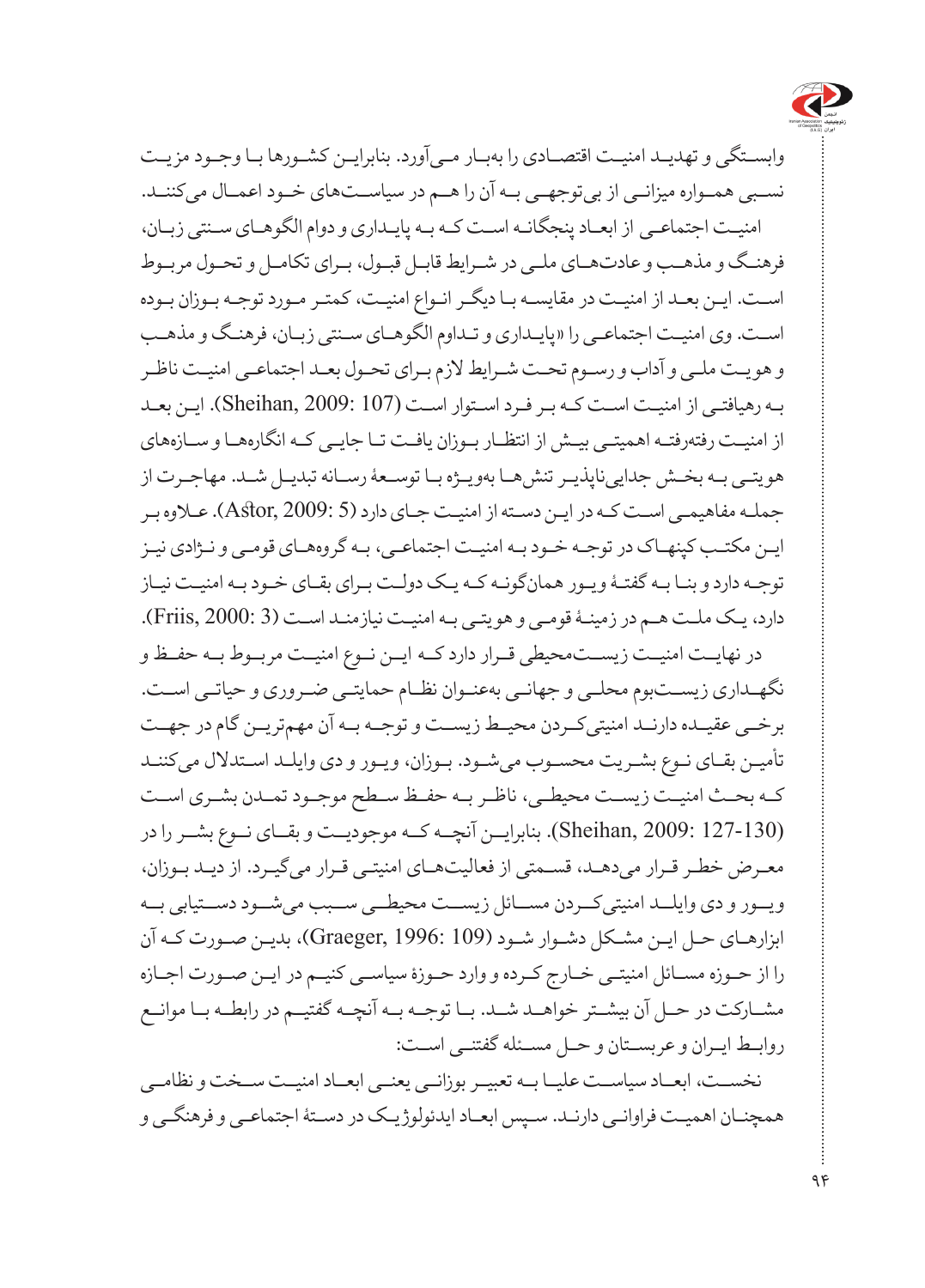

ابعـاد اقتصـادی قـرار دارنـد کـه شـکافهای موجـود در روابـط دو کشـور را تعمیـق میبخشـند. ایــن شــکافها طیفــی از اختالفــات ژئوپلیتیــک تــا ایدئولوژیــک را در بــر میگیــرد.

دوم اینکـه بایـد بـه ایـن ابعـاد مختلـف امنیـت، ارتبـاط بـا مراکـز قـدرت جهانـی را هـم افـزود کـه شـکافدهندۀ روابـط ایـران و عربسـتان بهویـژه پـس از انقـاب بودهانـد. در چنیـن شـرایطی حرکـت عربسـتان سـعودی بـه سـمت امنیـت دسـته جمعـی بـرای بازدارندگـی علیـه ایـران معنـا یافـت. در ایـن مسـیر تشـکیل شـورای همـکاری خلیـج فـارس بـا هـدف مهـار جمهــوری اســامی ایــران و عــراق در آن دورۀ زمانــی از یکســو و افزایــش انســجام درونــی کشـورهای شـبه جزیـرۀ عربـی از سـوی دیگـر ریـاض را ترغیـب بـه ایـن موضـوع کـرد.

سـوم اینکـه شـکاف ایدئولوژیـک میـان ایـران و عربسـتان براسـاس رویکـرد بوزانـی در قالـب امنیـت اجتماعـی و فرهنگـی قـرار میگیـرد. در ایـن مسـیر اگرچـه بـوزان تأکیـد چندانـی بـر امنیت فرهنگــی و بهویــژه ایدئولوژیــک نــدارد؛ بهنظــر میرســد در رابطــه بــا اختــاف ایــران و عربســتان سـعودی ایـن بعـد اهمیـت بیشـتری مییابـد. بـا وجـود حساسـیت ایـن حـوزه، در طـول دهههـای اخیـر فضـای سکوالریسـتی بـر فضـای ایدئولوژیـک در عربسـتان سـعودی حاکـم شـده اسـت کـه ایـن موضـوع یـک بعـد از اختالفـات ایـران و عربسـتان سـعودی را کمرنگتـر میکنـد.

چهـارم اینکـه امنیـت دسـته جمعـی و درک نامناسـب از بازیگـری در منطقـۀ کشـورهای منطقه را بهسـوی ایجـاد شـبکههای امنیتـی پیـش بـرده اسـت. ایـن شـرایط تـا حـدودی فضـای منطقـه را بــه فضــای یارگیــری بازیگــران قدرتمنــد منطقــهای تبدیــل کــرده اســت. ورود ترکیــه و رژیــم صهیونیسـتی نیـز بـه تحـوالت منطقـهای، ایـن قطببندیهـا را تشـدید کـرده اسـت.

#### **موانع موجود در روابط دوجانبه**

دو کشــور ایــران و عربســتان در مســیر روابــط خــود بــا موانــع گســتردۀ داخلــی، منطقــهای و بینالمللــی روبــهرو بودهانــد. بهقطــع هیچکــدام از مؤلفههــای ســهگانه بهتنهایــی عامــل تنــش در روابــط نیســتند. بــه همیــن دلیــل، همپوشــانی ایــن شــکافها منجــر بــه عمیقشـدن فضـای تیـره میـان دو کشـور شـده اسـت. در ادامـه موانـع موجـود در روابـط دو کشــور در حــوزۀ داخلــی، منطقــهای و بینالمللــی را بررســی میکنیــم.

## **موانع حوزۀ سیاست و امنیت**

رخـداد انقـاب اسـامی و تغییـر در سـاختار کالن قـدرت و تفـاوت سـاختاری بـا بسـیاری

 فصلنامۀ مطالعات بنیادین و کاربردی جهان اسالم، سال سوم، شمارۀ نهم، پاییز 1400 فصلنامهٔ مطالعات بنیادین و کاربردی جهان اسلام، سال ، سوم، شمارهٔ نهم، پاییز ۹۵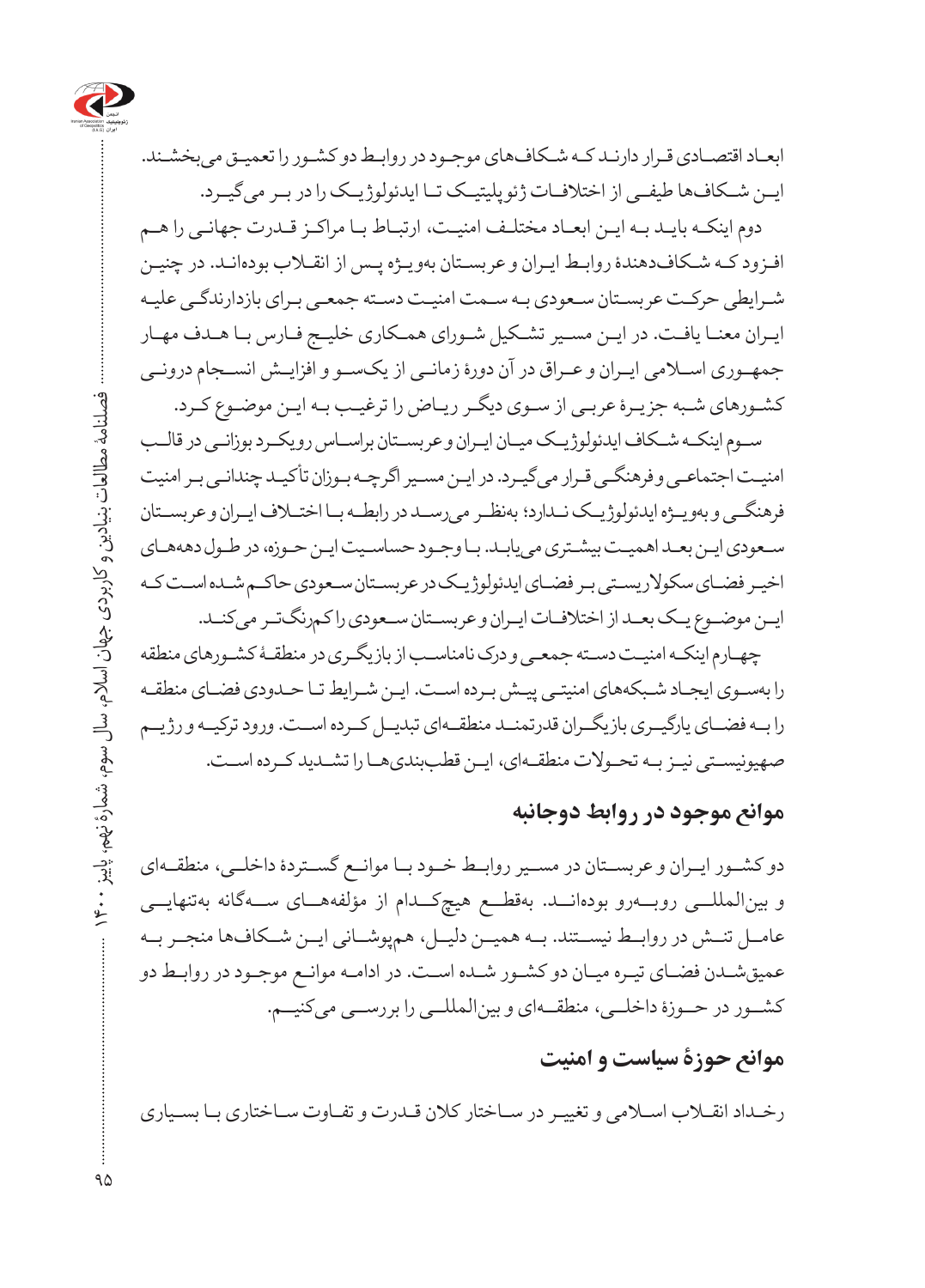

از کشــورهای منطقــه از جملــه عربســتان ســعودی، نگرانــی ریــاض از رخــداد انقالبهــای مردمــی در منطقــه را افزایــش داد و بــه نخســتین کانــون بحــران در روابــط دو کشــور تبدیــل شـد. ایـن مسـئله در ادامـه بـا احسـاس نگرانـی از صـدور انقـاب نیـز تشـدید شـد. چنیـن برداشــت تهدیدآمیــزی، عربســتان را بهســوی شــکلگیری محــور موســوم بــه »محــور اعتـــدال» متشــکل از رژیمهـــای جمهــوری و پادشـــاهی عـــرب خلیجفــارس و مصـــر در مقابـل «محـور ممانعـت» مشـتمل بـر کشـورهای خواهـان تغییـر وضـع موجـود پیـش بـرد (11-12 2009: ,Aghaei(. از ســوی ریــاض و تهــران ایــن برداشــت ایجــاد و بهصــورت بلندمــدت نیــز تقویــت شــد. در نتیجــه، ایــن احســاس تهدیــد حرکــت بهســوی تقویــت پیمـان نظامـی بـا غـرب تشـدید شـد. امنیـت مجموعـۀ جزیـره العـرب از جنـوب عـراق تـا جنوبیتریـن نقطـه عربسـتان بـا چتـر نظامـی و دکتریـن امنیتـی آمریـکا محافظـت میشـود (71 1379: ,Qalam-al Sari(. ایـران همـواره بـر ایـن نکتـه تأکیـد کـرده اسـت کـه امنیـت منطقـه را بایـد کشـورهای آن تأمیـن کننـد. ایـن در حالـی اسـت کـه عربسـتان همـواره بهویـژه پـس از ورود بـه جنـگ یمـن وابسـتگی نظامـی خـود را بـه ایـاالت متحـده افزایـش داده اسـت کـه زمینـه حضـور بیشـتر ایـاالت متحـده را فراهـم کـرده اسـت. بـرای نمونـه، قـرارداد 2017 عربســتان بــا دولــت ترامــپ در خصــوص فــروش بالــغ بــر 110 میلیــارد دالر تســلیحات بــه عربســتان. اظهــار نظــر ســعود الفیصــل در ســال 2004 خــود گویــای محورهــای مهــم سیاســت خارجــی عربســتان ســعودی اســت. از دیــد او، یــک شــورای همــکاری نیرومنــد و پرتحــرک کــه اعضــا در آن از نظــر اقتصــادی، سیاســی و نظامــی ادغــام شــدهاند، توجــه بــه یمــن بهعنــوان مهمتریــن همســایۀ عربســتان از نظــر جایــگاه ژئوپلیتیکــی، تــاش بــرای ایجــاد عراقــی بــا ثبــات و یکپارچــه و ســرانجام توجــه بــه ایــران بهعنــوان رقیبــی ســنتی، موضوعــات مــورد توجــه هســتند (12-13 2009: ,Aghaei(.

از ابتــدای تشــکیل شــورای همــکاری نیــز نوســان در روابــط ایــران و عربســتان بــه امــری نهادینـه تبدیـل شـد تـا جایـی کـه ایـن امـر نگرانیهـای فراوانـی را برانگیخـت و بهنوعـی جنـگ ســرد بیــن ایــران و شــورای همــکاری را تــداوم بخشــید )2007: ,Ehteshami & Zweiri 101(. بـه ایـن مسـئله شـکاف سـاختاری ایـران و عربسـتان در مـورد حمایـت ایـاالت متحـده از ائتالفهـای ضدایرانـی را نیـز بایـد افـزود )35 2008: ,others & Ottaway). عـاوه بـر بعـد امنیتـی جهتگیریهـای سیاسـی دو کشـور نیـز بـر موانـع موجـود بـر روابـط دو کشـور افــزوده اســت. هــر دو کشــور بازیگــر مقابــل را بــه حمایــت از تروریســم و بنیادگرایــی متهــم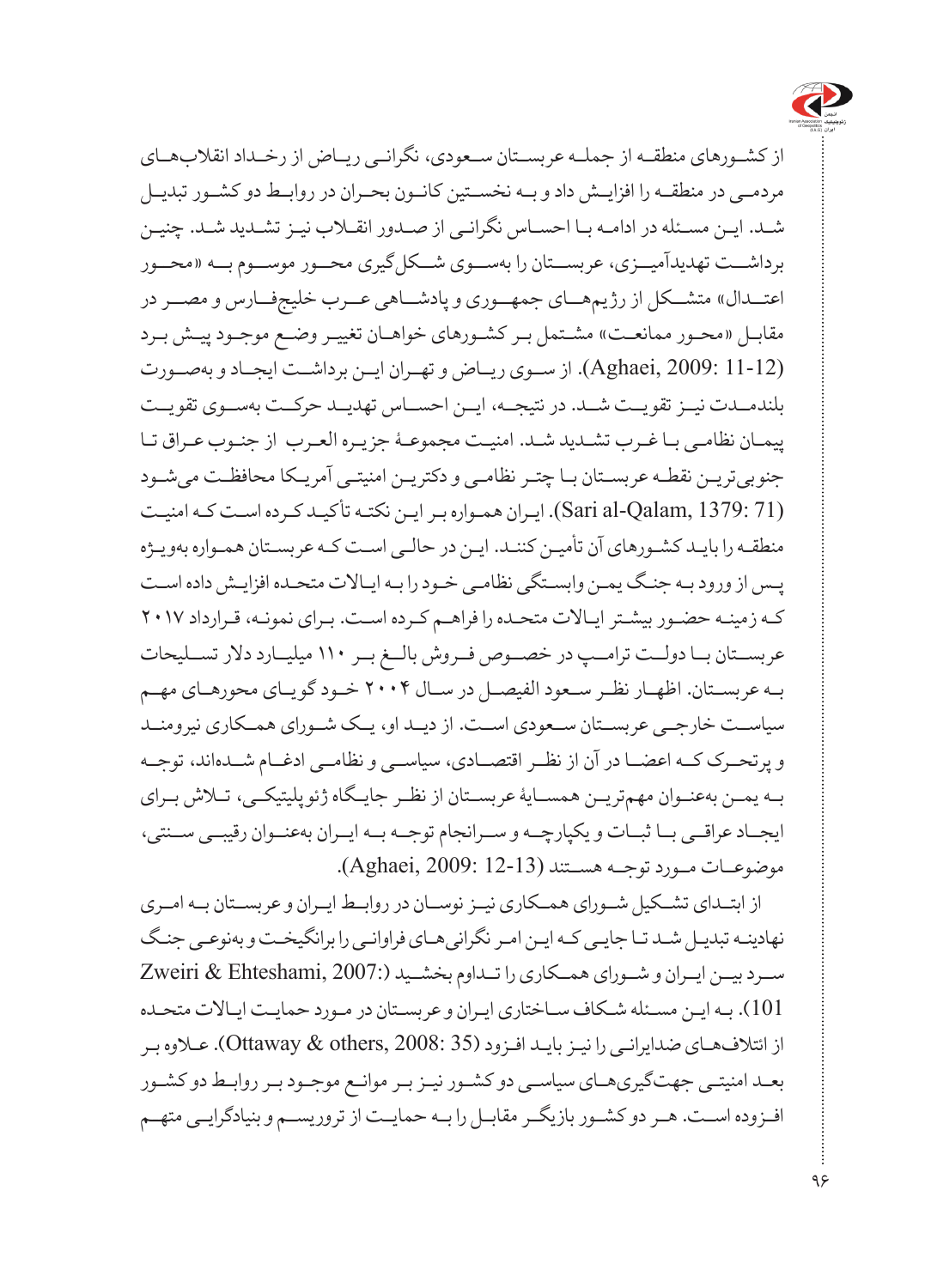

کردهانــد. تروریســم بنیادگرایانــه و بنیادگرایــی اســامی بهشــکل تــازۀ آن اصطالحــی اســت کـه »جـان فاسـتر داالس« وزیـر امـور خارجـۀ آمریـکا در پـی شکسـت دولتهـای بریتانیـا و فرانسـه در بحـران کانـال سـوئز در سـال 1956 بـه کار بـرد کـه گویـای پیدایـش گونـهای نگرانـی در میـان کشـورهای غربـی بـود. سـپس دامنـۀ ایـن مفهـوم بـه کشـورهای اسـامی سـرایت کـرد )30 2005: ,Beverley). جنـگ خلیجفـارس و حضـور نیروهـای غربـی بـه رهبـری آمریـکا در خلیجفـارس بـه بهانـۀ سـرکوب صـدام حسـین و ایجـاد پایگاههـای نظامـی در کشـورهای اســامی و بهویــژه در عربســتان، بنیادگرایــی اســامی را وارد مرحلــۀ تــازهای کــرد. چنیــن حمایـت آشـکار از سـلفیگری زمانـی آشـکارتر و بحثبرانگیزتـر میشـود کـه بدانیـم دامنـۀ فعالیتهـای عربسـتان بـه داخـل ایـران نیـز کشـیده اسـت و ایـن کشـور از جریانهـای تنـدرو و مسـلح موجـود در بلوچسـتان پاکسـتان حمایـت میکنـد. ایـن جریـان سـلفی - وهابـی کـه بـا موجودیتـی بـه نـام »جنداللـه« دسـت بـه اقدامـات تروریسـتی در داخـل خـاك ایـران زد، یکـی از مجراهـای تغذیـهای خـود را از عربسـتان سـعودی دریافـت میکـرد

(154-155 2014: ,Mottaqi). از ســوی دیگــر، عربســتان ســعودی نیــز حساســیت ویـژهای بـر اسـتان شـرقی و القطیـف بهعنـوان منطقـهای شیعهنشـین دارد. از دیـد مقامـات عربســتان ســعودی جمهــوری اســامی میکوشــد بــا حمایــت از جنبشهــای شــیعی شــرق عربســتان ایــن کشــور را ناامــن کنــد. ایــن اتهامزنــی از ســوی عربســتان بــا افزایــش جنبشهــای جهــان عــرب در ســال 2011 و پــس از آن بــه مهمتریــن نقطــۀ حساســیت عربســتان تبدیــل شــد. بهصورتــی کــه در پــی ایــن اتهامــات اعــدام نمــر باقــر النمــر در 2 ژانویـه 2016 را در ایـن زمینـه میتـوان ارزیابـی کـرد کـه بـه چرخشـگاهی در تاریـخ روابـط دو کشــور تبدیــل و در پــی آن ســفارتخانههای دو کشــور تعطیــل و قطــع روابــط رســمی از ســوی عــادل الجبیــر، وزیــر خارجــۀ ملــک ســلمان اعــام شــد.

### **موانع حوزۀ ژئواکونومیک**

اقتصــاد بهعنــوان یکــی از مهمتریــن وجــوه اشــتراک ایــران و عربســتان ســعودی تحــت تأثیــر اختالفـات اعتقـادی و سیاسـی بهصـورت وجـوه اختـاف خـود را نمایـان کـرده اسـت. بـه بیـان دیگـر، دامنـۀ تنـش و رقابـت سیاسـی ایـران و عربسـتان بـه حـوزه رقابتهـای نفتـی و اقتصـادی نیــز کشــیده شــده اســت. بهصورتــی کــه هــرگاه یکــی از بازیگــران بخواهنــد از نفــت بهعنــوان اهـرم فشـاری بـرای دسـتیابی بـه خواسـتههای خـود اسـتفاده کنـد، بازیگـر دیگـر بـر آن بـوده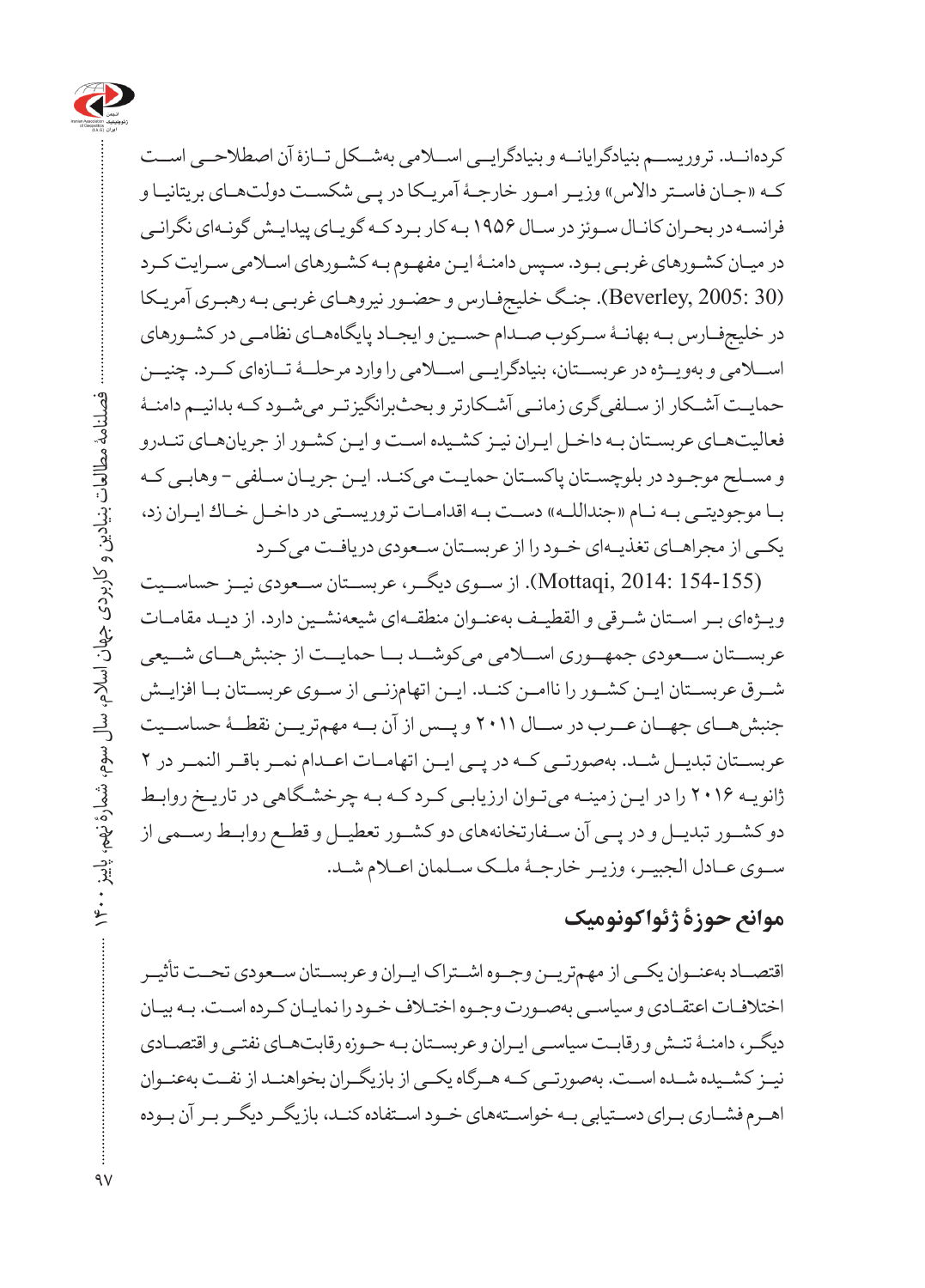

اسـت تـا بـا تعدیـل قیمـت میـزان کمبودهـا را جبـران کنـد. ایـن ناهماهنگـی در سیاسـتهای نفتـی نیـز زمینـه را بـرای بـروز تنـش در روابـط دو کشـور فراهـم کـرده اسـت. ایـران و عربسـتان سـعودی هـر دو از عمدهتریـن صادرکننـدگان نفـت و مـواد پتروشـیمی بـه منطقـه و جهان هسـتند. مهمتریـن مؤلفـۀ ژئوپلیتیکـی کشـور عربسـتان، وجـود 25 درصـد منابـع نفـت کل جهـان در ایـن کشـور اسـت؛ بهگونـهای کـه عربسـتان میتوانـد روزانـه 12 میلیـون بشـکه، نفـت تولیـد کنـد و بـازار نفـت جهـان را در اختیـار گیـرد )2013 ,Lustick). ایـن قـدرت تولیـد، در سـطح منطقهای و جهانـی بـه ایـن کشـور امـکان داده اسـت کـه در قیمتگـذاری نفـت و بهطورکلـی تولیـد، توزیـع و مصــرف آن، نقــش خاصــی را ایفــا کنــد. ذخایــر نفــت عربســتان، حــدود 160 میلیــارد بشــکه تخمیـن زده شـده اسـت کـه شـامل 4،1 ذخایـر موجـود دنیـا و بیـش از 3،1 درصـد از کل ذخیـره اوپـک میشـود. در مجمـوع، ذخایـر نفـت ایـن کشـور را 250 میلیـارد بشـکه نیـز بـرآورد کردهانـد. تولیـدات نفتـی عربسـتان، سـاالنه در اواخـر دهـۀ ،1980 بـه مقـدار 2 میلیـارد بشـکه نفـت بـود که بعـد از حملـۀ عـراق بـه کویـت در سـال 1990 افزایـش یافـت. در سـال ،1999 عربسـتان سـعودی سـاالنه 1،3 میلیـارد بشـکه نفـت تولیـد کـرد کـه بیشـترین تولیـد نفت توسـط یـک کشـور در جهان محسـوب میشـود. ایـن آمـار البتـه همـواره میـزان زیـادی از نوسـان را داشـته اسـت، زیـرا عربسـتان همـواره تـاش کـرده اسـت نقـش تعدیلگـر را در بـازار نفـت بـازی کنـد.

تمایــل عربســتان بــه اقتصــاد داخلــی و تــاش بــرای حرکــت بهســوی اقتصــاد پســانفتی بهصـورت عملـی، کاهـش وابسـتگی بـه نفـت و تمرکـز بـر فعالیتهـای توریسـتی مهمتریـن برنامههـای عربسـتان در چشـمانداز 2030 بـوده اسـت. در ایـن زمینـه، چرخـش اقتصـادی از نفـت بـه توریسـم در برنامههـای مطـرح شـده از سـوی محمـد بـن سـلمان نیـز دیـده میشـود. ֧֧֧֡֡֡֝֟֓֝֝֟֝֟֓֝ بـرای نمونـه، ایجـاد شـهر تفریحـی «القدّیـه» در جنـوب غـرب ریـاض اسـت کـه سـنگ بنـای آن از ســال 2018 گذاشــته شــد. براســاس پیشبینیهــا در ســال 2022 بــه پایــان خواهــد رســید. مســاحت ایــن شــهر بالــغ بــر 334 کیلومتــر مربــع اســت ),2020 Almezaini). بـا ایـن برنامـه عربسـتان میخواهـد تولیـد قـدرت را از درون آغـاز کنـد؛ بـه ایـن معنـی کـه بـا افزایـش قـدرت اقتصـادی خـود در داخـل زمینـه را بـرای افزایـش فعالیتهـای سیاسـی و قـدرت چانهزنـی خـود فراهـم کنـد. اینکـه تـا چـه میـزان جـذب توریسـم بـا فضـای فرهنگـی و اعتقـادی عربسـتان تناسـب داشـته باشـد، موضوعـی اسـت کـه بهعنـوان یکـی از مهمتریـن چالشهــای آینــدۀ عربســتان مــورد توجــه اســت. بهویــژه اینکــه فضــای عمومــی حاکــم بــر عربسـتان نشـان داده اسـت کـه هنـوز پذیـرای چنیـن تحـول بزرگـی نبـوده اسـت.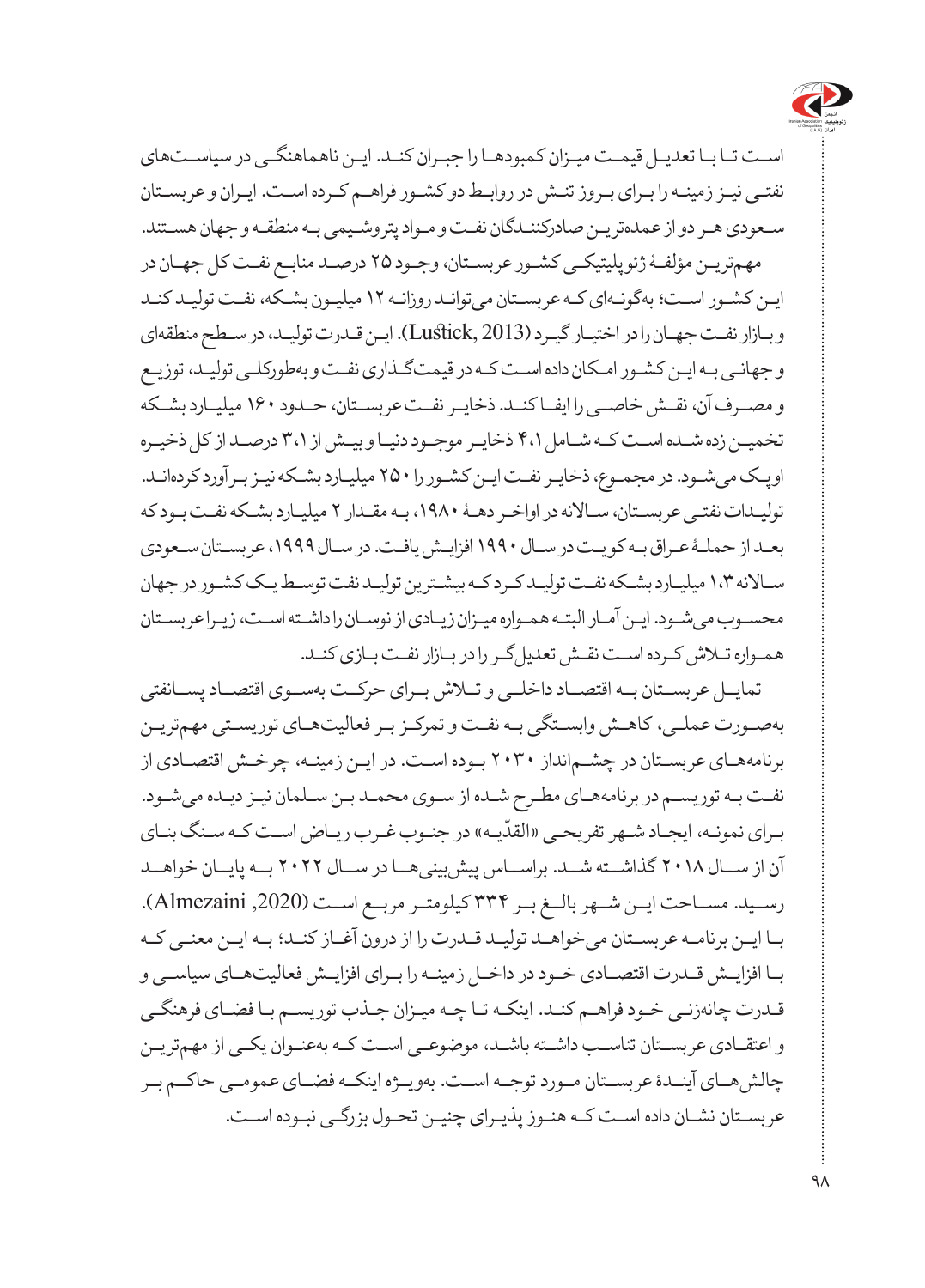

**موانع حوزۀ ایدئولوژیک**

در کنـار شـکافهای اقتصـادی و سیاسـی، مذهـب همـواره یکـی از مهمتریـن پیشـرانهای اختـافزا میـان ایـران و عربسـتان سـعودی نقـش داشـته اسـت. پیـش از انقـاب اسـامی در ســال 1979 نیــز، روابــط پادشــاهی عربســتان و ایــران بســیار مســئلهدار بــود. بهصورتــی کـه پیامدهـای تاریـخ بیـن وهابیـان و شـیعیان جـای اندکـی بـرای مصالحـه باقـی گذاشـته بـود )26 2004: ,Burke). در عربسـتان نیـز اسـام وهابـی در پیونـد بـا عربیـت دو بعـد مذهبــی و قومــی را در یــک چارچــوب فرهنگــی و در مقابــل دیگــر اقــوام و مذاهــب قــرار مـیداد کـه بـه تعبیـر حسـنی هیـکل غبـار از رقابـت 1400 سـالهای زدود کـه پیـش از اسـام بیــن عــرب و فــارس وجــود داشــت (11 2009: ,Aghaei(. ســاختار سیاســی عربســتان هنـوز نتوانسـته بـه سـمت دولـت- ملـت حرکـت کنـد کـه یکـی از مهمتریـن متغیرهـای مانـع بـر سـر ایـن راه، سـاختار قبیلـهای اسـت کـه وجـه دیگـر هویتبخـش جامعـۀ سـعودی در کنـار وهابیـت مرکزگـرا در ایـن کشـور پـس از سـال 1932 اسـت. شـکاف مذهبـی ایـران و عربسـتان سـعودی بـا کناررفتـن صـدام حسـین از قـدرت در عـراق وارد فـاز جدیـدی شـد کــه در عمــل فضــای منطقــهای را نیــز بهســوی مخاصمــات ایدئولوژیــک ســوق مــیداد. در عـراق شـیعیان کـه سـالها از سـاخت قـدرت دور بودهانـد بـا تشـکیل اولیـن دولـت شـیعی در جهــان عــرب نیازمنــد حمایتهــای تنهــا دولــت دوســت در ســطح منطقــه یعنــی ایــران بـود کـه ایـن مسـئله حساسـیت همسـایۀ جنوبـی عـراق را برمیانگیخـت )2008 ,Hiro). بـا وجـود ایـن تقابـل ایدئولوژیکـی دیگـری کـه ریشـه در جهانبینیهـای متفـاوت دو کشـور

داشــته اســت موضعگیریهــای دو طــرف در قبــال تحــوالت 2011 جهــان عــرب بــوده اســت. بهصورتـی کـه جمهـوری اسـامی ایـران تـاش کـرده اسـت آن را بهعنـوان بیـداری اسـامی تعبیـر کنـد. در واقـع مفهومـی ایجابـی و معطـوف بـه رضایـت از تحـوالت موجـود اسـت و در مقابـل عربسـتان سـعودی از ایـن تحـوالت بهعنـوان ناامنـی در جهـان عـرب یـاد میکنـد کـه میتوانسـت حاکمیتهـای محافظـهکار را بـه چالشـی بـزرگ بکشـاند. بـه همیـن دلیـل عربسـتان سـعودی نیـز مقابلـه بـا ایـن تحـوالت را مهمتریـن راهـکار بـرای حفاظـت از بقـای خـود بـراورد میکـرد.

بــا قرارگرفتــن دولــت ســعودی در موضــع ضعــف در جریــان ایــن تحــوالت، ریــاض احسـاس کـرد آنطـور کـه بایـد بـه اهـداف خـود در منطقـه دسـت نیافتـه اسـت. بـه همیـن دلیــل، مرحلــه جدیــدی را بــرای اتخــاذ مواضــع رادیکالتــر در قبــال ایــران یــا کشــورهای همسـو بـا ایـران آغـاز کـرده اسـت. در سـوریه نیـز عربسـتان از میـان همـۀ مخالفـان بشـار

فصلنامۀ مطالعات بنیادین و کاربردی جهان اسالم، سال سوم، شمارۀ نهم، پاییز 1400

فصلنامه مطالعات بنيادين و كاربردى جهان اسلام، سال سوم، شمارهٔ نهم، پاييز ۴۰۰۰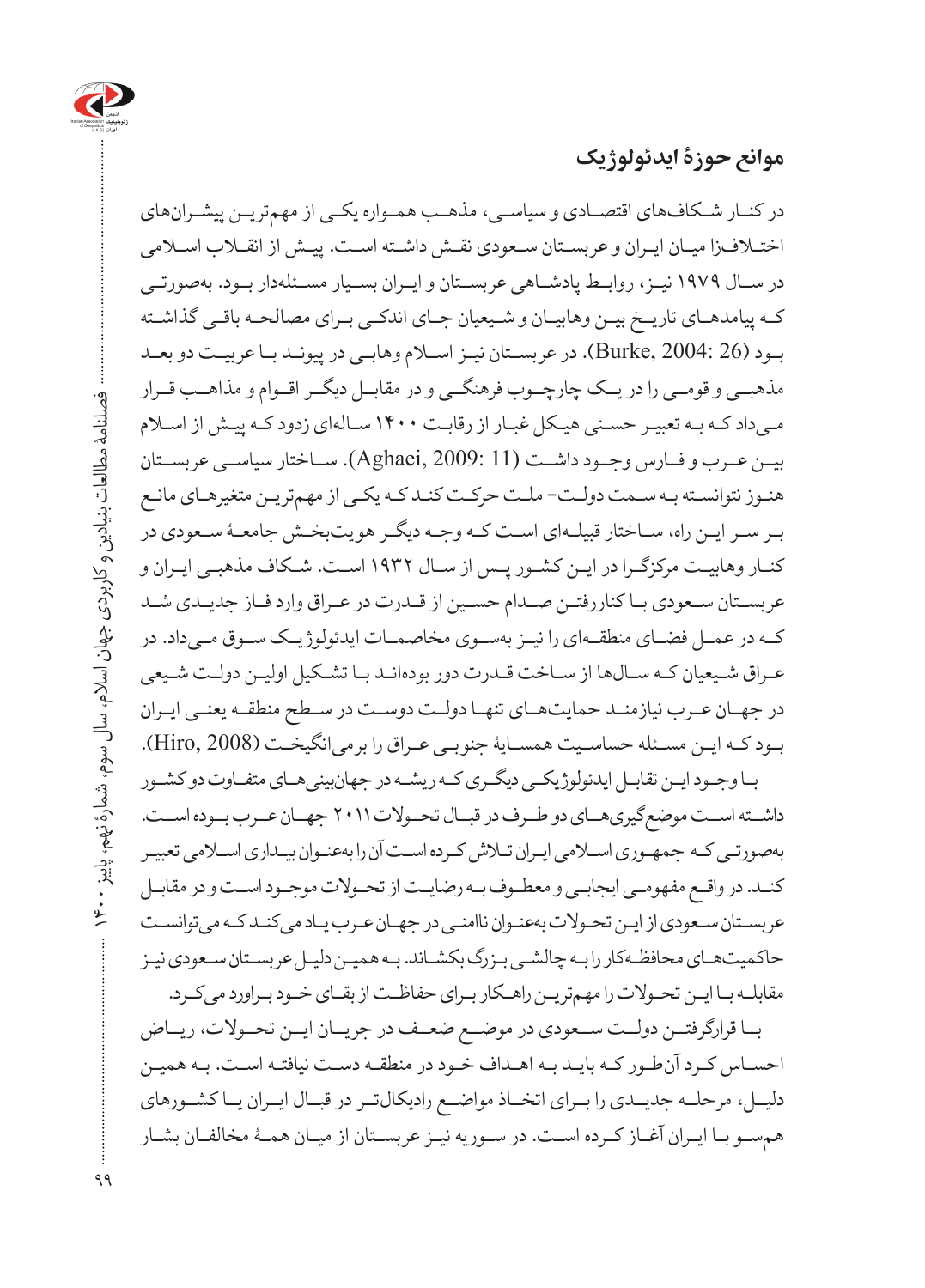

اسـد، بـر روی گـروه تنـدرو و سـلفی تمرکـز کـرد و حمایتهـای نرمافـزاری و سـختافزاری خـود را بیشـتر متوجـه ایـن گـروه کـرد. ایـن در حالـی اسـت کـه سـوریه تنهـا کشـور عربـی دوسـت و متحـد ایـران پـس از انقـاب اسـامی بـوده اسـت بهگونـهای کـه نـه تنهـا از عـراق در جنـگ بـا ایـران حمایـت نکـرد، بلکـه بـه یـاری جمهـوری اسـامی شـتافت. همچنیـن سـوریه نقـش مهمـی بـرای ایـران در ارتبـاط بـا جهـان سـنی داشـته اسـت. هـر دو کشـور علیـه ایدئولـوژی سـلفیگری عربسـتان هسـتند و بـا اتحـاد قـوی در برابـر عربسـتان، مصـر، قطـر و جهـان عـرب بودهانـد. بـه همیـن دلیـل، حضـور شـیعیان عـراق در قـدرت، اهمیـت سـوریه را بـرای ایـران کاهـش نـداد )4 2012: ,Ertugrul).

از نــگاه عربســتان موفقیــت شــیعیان در بحریــن موجــب تســری بــه شــرق ایــن کشــور و ایجــاد چالشهــای امنیتــی و اقتصــادی بــرای آل ســعود میشــود. ضمــن آنکــه بحریــن حلقــۀ وصــل عربســتان از راه خلیجفــارس بــه تنگــۀ هرمــز و آبهــای آزاد اســت. در نتیجــه، نقــش مهمــی در حفــظ تــوازن قــوا در منطقــۀ خلیجفــارس دارد. پــس از حــوادث 11 سـپتامبر وابسـتگی بحریـن بـه ایـاالت متحـده افزایـش یافـت و در مـارس 2002 بـوش، رئیسجمهـور آمریـکا بحریـن را بهعنـوان یـک متحـد مهـم غیـر عضـو ناتـو معرفـی کـرد. یمــن نیــز کشــوری اســت کــه همــواره بهعنــوان خــط قرمــز عربســتان مــورد توجــه بــوده اسـت. موقعیـت راهبـردی ایـن كشـور بـه لحـاظ اشـراف بـر شـاخ آفریقـا و امـكان كنتـرل تحركهاـی ایــن منطقــه و نیــز ســواحل شــرقی آفریقــا از راه مرزهــای دریایــی جنــوب و غـرب یمـن ونیـز جزیـرۀ سـوكوترا، بـه همـراه اشـراف ایـن كشـور بـرتنگـۀ بـاب المنـدب اهمیـت مضاعفـی بـه آن از نظـر تأمیـن امنیـت انـرژی و ترانزیـت كاال داده اسـت. درصـد زیـادی از رفتوآمـد كانـال سـوئز از بابالمندب هم میگـذرد. پس به همان میـزان كه كانال ســوئز اهمیــت دارد، بــاب المنــدب هــم مهــم اســت (178 2007: ,Drissdell(.

اختالفـات یمـن و عربسـتان تاریخـی اسـت و ورود ایـران به این مسـئله بـرای عربسـتان تهدیدی علیـه منافـع حیاتـی اسـت. حملۀ ائتـاف بـه رهبـری سـعودی در مـارس 2015 دومین جنـگ میان دو کشـور بـود. بهصورتـی کـه در جنـگ نخسـت در دهـۀ1930 رقابـتواختـافبـرسـرمناطـق مـرزی و سـرزمینهای دو طـرف بیـن دو پادشـاهی، سـرانجام منجـر به لشكركشـی امـام یحیی به عربسـتان شـد. در نتیجـه، یمـن شكسـت خـورد و بـا میانجیگـری كشـورهای عربـی توافقiامهای بیــن دو كشــور امضــا شــد كــه كنتــرل ســرزمین های مــورد ادعــای یمــن و نیــز ســرزمین های دیگــری درمناطــق جــازان، عســیر و نجــران را بــه عربســتان ســپرد. پــس از امضــای توافقنامــۀ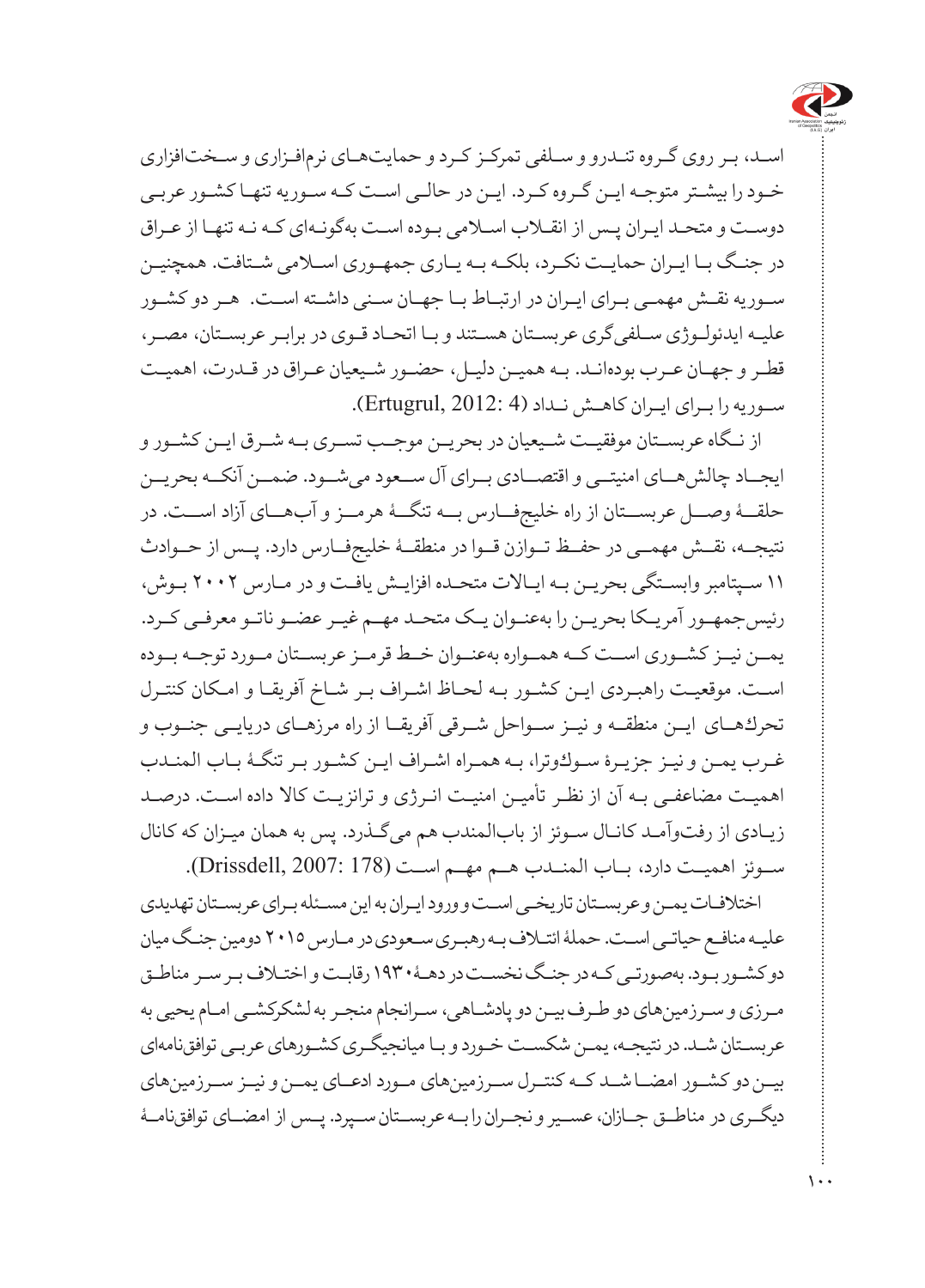

طایـفدر سـال،1934 همـۀتحوالتـیكـهدرروابـطیمنوعربسـتان رخداده اسـت،متأثـرازاین توافقنامـه و درجهـت تقویـت یـا تضعیـف آن بـوده اسـت(270 2010: ,Sadeghi(.

## **جایگاه بازیگران فرامنطقهای در منازعۀ ایران و عربستان**

یکــی دیگــر از محورهــای اختــاف ایــران و عربســتان ســعودی شــیوۀ تعامــل بــا قدرتهــای فرامنطقـهای اسـت. تـا پیـش از خـروج بریتانیـا از خلیجفـارس، ایـن قـدرت از راه تحتالحمایـه سـاختن شـیوخ عـرب و مقابلـه بـا قـدرت ایـران در خلیـج فـارس، مانـع عمـده نزدیکشـدن دو کرانـۀ عربـی و فارسـی آن بـه یکدیگـر بـود. بـا خـروج بریتانیـا از خلیجفـارس، ازآنجـا کـه ایاالت متحـده منافـع خـود را در قالـب دکتریـن نیکسـون- کسـینجر در پیونـد با تعامـل و همـکاری ایران و عربسـتان در مسـائل امنیـت منطقـهای میدیـد؛ مقدمـات همراهـی و همـکاری دو متحـد خـود در خلیجفــارس را فراهــم آورد. بهدلیــل ایــن حمایــت و پشــتیبانی آمریــکا، ایــن اتحــاد امنیتــی غیررسـمی تـا اواخـر دهـۀ 1970 دوام آورد (15 2009: ,Aghaei(.

بـا پیـروزی انقـاب اسـامی ایـران، ایـاالت متحـده محـور اصلـی راهبـرد امنیتـی خـود در منطقـه را بـر پایـۀ اتحـاد بـا عربسـتان سـعودی در قالـب شـورای همـکاری خلیجفـارس تعریــف کــرد. در ایــن زمینــه بــه همــراه عربســتان و دیگــر اعضــای شــورای همــکاری، در جنــگ هشــت ســاله از عــراق حمایــت کــرد و پــس از پایــان عملیــات طوفــان صحــرا و در چارچــوب راهبــرد »مهــار دوجانبــه«، مانــع نزدیکــی ایــران بــا کشــورهای عــرب حــوزۀ خلیجفــارس شــد. پــس از 11 ســپتامبر نیــز بــا بــزرگ جلــوهدادن خطــر ایــران هســتهای و حتـی غیرهسـتهای بـرای کشـورهای عـرب و بـه راهانداختـن مسـابقۀ تسـلیحاتی بـا فـروش تسـلیحات بـه کشـورهای عضـو شـورای همـکاری، مانـع نزدیکـی و تعامـل مثبـت ایـران بـا ایـن کشـورها شـد. یکـی از اهـداف اولیـۀ فروشهـای تسـلیحاتی آمریـکا بـه کشـورهای عـرب کرانـۀ خلیجفـارس، کمـک بـه ایـن کشـورها بـرای تقویـت امکانـات دفاعـی خـود و در نتیجــه ایجــاد بازدارندگــی علیــه ایــران و تجــاوز آن در آینــده اســت. بدیــن ترتیــب، واشــینگتن خــود را متعهــد بــه تأمیــن امنیــت جمعــی منطقــه و تکتــک کشــورهای دوســت کــرد، زیــرا حضــور خــود در منطقــه را الزمــۀ گســترش و تــداوم امنیــت در آن میدانــد. همچنیــن برخــاف کشــورهای عضــو شــورای همــکاری خلیجفــارس، ایــران منبـع اصلـی تهدیـد علیـه امنیـت منطقـه را حضـور نیروهـای خارجـی میدانـد. ایـران در س سے سب سے دورے ہے۔<br>ایـن مقولـه، حضـور خارجیـان را مشـخصاً حضـور راهبـردی هـر قــدرت غیـر منطقـهای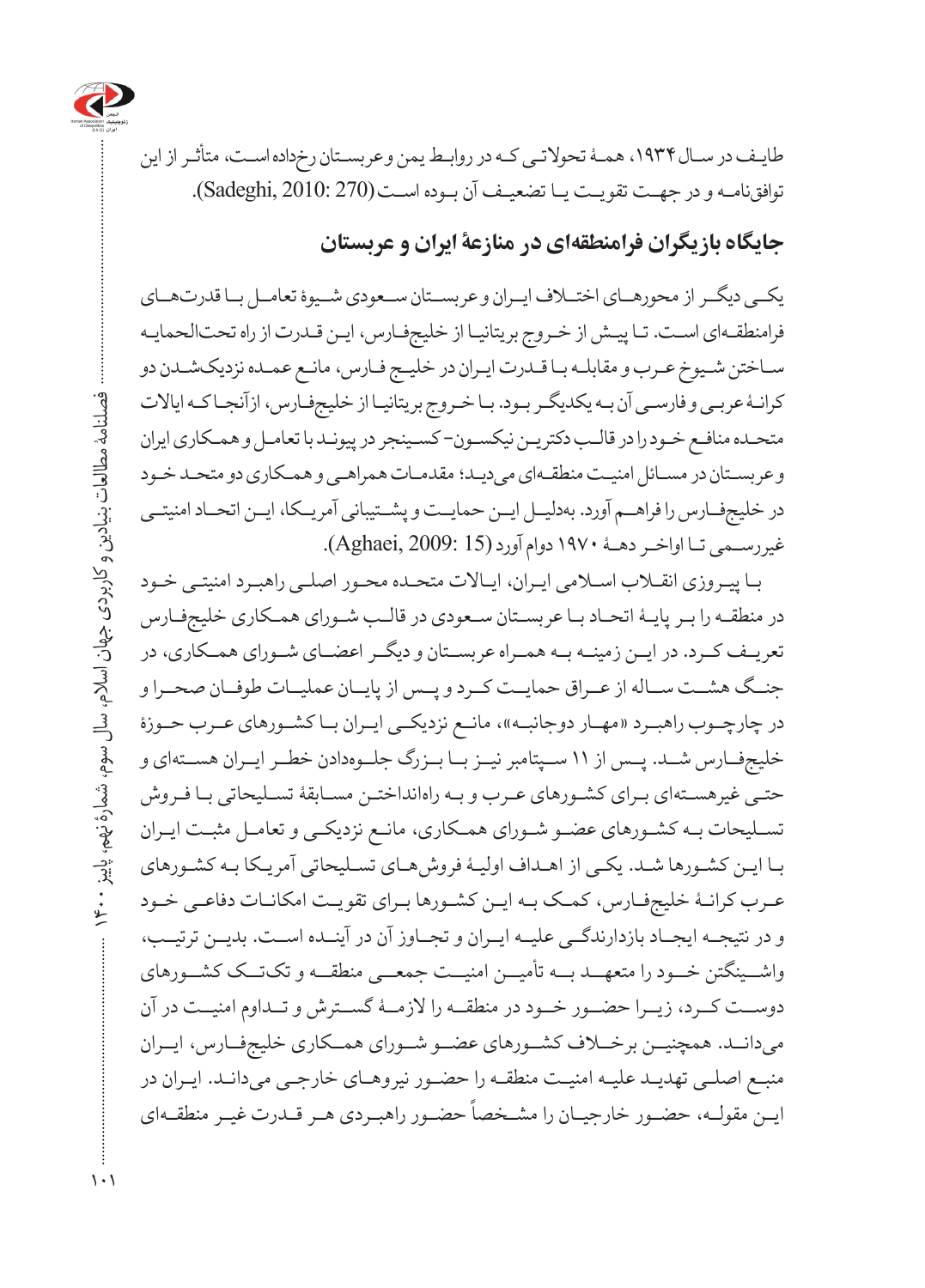

بــراورد میکنــد (127 2002: ,Ebrahimifar). دخالــت قدرتهــای فرامنطقــهای در خاورمیانــه از عوامــل عمــدۀ تفــاوت و گاه تضــاد در جهتگیــری عربســتان و ایــران در ارتبــاط بــا یکدیگــر و نیــز در ارتبــاط بــا قدرتهــای مداخلهگــر بــوده اســت.

پـس از پیـروزی انقـاب اسـامی، آمریـکا یکـی از متحـدان ویـژه و یکـی از مناطـق راهبـردی نفـوذی خـود را از دسـت داد. از ایـنرو، عربسـتان بهعنـوان جایگزینـی جـدی بـرای ایـران خـود را مطـرح کـرد. پـس از ایـن عربسـتان رفتهرفتـه بـه یکـی از متحـدان راهبـردی آمریـکا در منطقـه تبدیـل شـد. ایـن اتحـاد بهگونـهای بـود کـه سیاسـتهای نفتـی عربسـتان از سـوی آمریـکا تعییـن شـد و بـا آنکـه ایـن کشـور از اعضـای اوپـک بود، بـه تنهایـی و براسـاس خواسـت آمریکا اقـدام به کاهـش یـا افزایـش تولیـد نفـت میکـرد. ایـن پیوسـتگی و هماهنگـی بـا آمریـکا در حالـی اسـت کـه رابطـۀ ایـران و آمریـکا پس از انقـاب اسـامی بـه تیرگـی گراییـد (152 2014: ,Mottaqi(.

#### **عربستان و ایاالت متحدۀ آمریکا**

هماکنــون نیــز همچــون گذشــته نفــت اصلیتریــن عامــل در روابــط آمریــکا و عربســتان اسـت. در سـال 2000 ، عربسـتان روزانـه 5/1 میلیـون بشـکه نفـت بـه آمریـکا صـادر میکـرد کــه حــدود 17 درصــد کل واردات نفــت آمریــکا را تشــکیل مــیداد، امــا روابــط اقتصــادی بیــن دو کشــور از حــد نفــت خــام فراتــر مــیرود. مهمتریــن واقعیــت در روابــط اقتصــادی آمریــکا و عربســتان آن اســت کــه وابســتگیهای اقتصــادی همــواره دوجانبــه بــوده اســت. عربسـتان از درآمدهـای سرشـار نفتـی خـود در دوران جنـگ سـرد بهنفـع سیاسـت خارجـی آمریــکا و علیــه حرکتهــای کمونیســتی در سراســر جهــان حتــی در دور افتادهتریــن نقــاط، سـخاوتمندانه خـرج میکـرده اسـت. تـا ابتـدای دهـۀ 1980 عربسـتان از ابزارهـای متعارفـی بــرای خریــد حمایتهــای سیاســی اســتفاده میکــرد. در بســیاری از مــوارد ســفارشهای نظامــی عربســتان نــه بهدلیــل نیازهــای نظامــی بلکــه بــا هــدف جلــب حمایــت سیاســی ت می<br>محافــل ذینفــوذ آمریــکا و مشــخصاً پنتاگــون و شـــرکتهای ســازندۀ اســلحه صـــورت میگرفــت. پنتاگــون حضــور پراهمیتــی در عربســتان دارد و شــرکتهای نظامــی آمریکایــی شــاخههای مختلــف نیروهــای مســلح عربســتان را آمــوزش میدهنــد. شــاید مهمتریــن شـرکت آمریکایـی در عربسـتان شـرکت وینـل باشـد کـه مرکزیـت آن در ویرجینیـا قـرار دارد و تحـت مالکیـت گـروه کارالیـل اسـت. وینـل یـک شـرکت سـرمایهگذاری اسـت کـه رؤسـا و مشـاورین آن شـامل جیمـز بیکـر وزیـر خارجـۀ پیشـین، فرانـک کارلوچـی وزیـر پیشـین دفـاع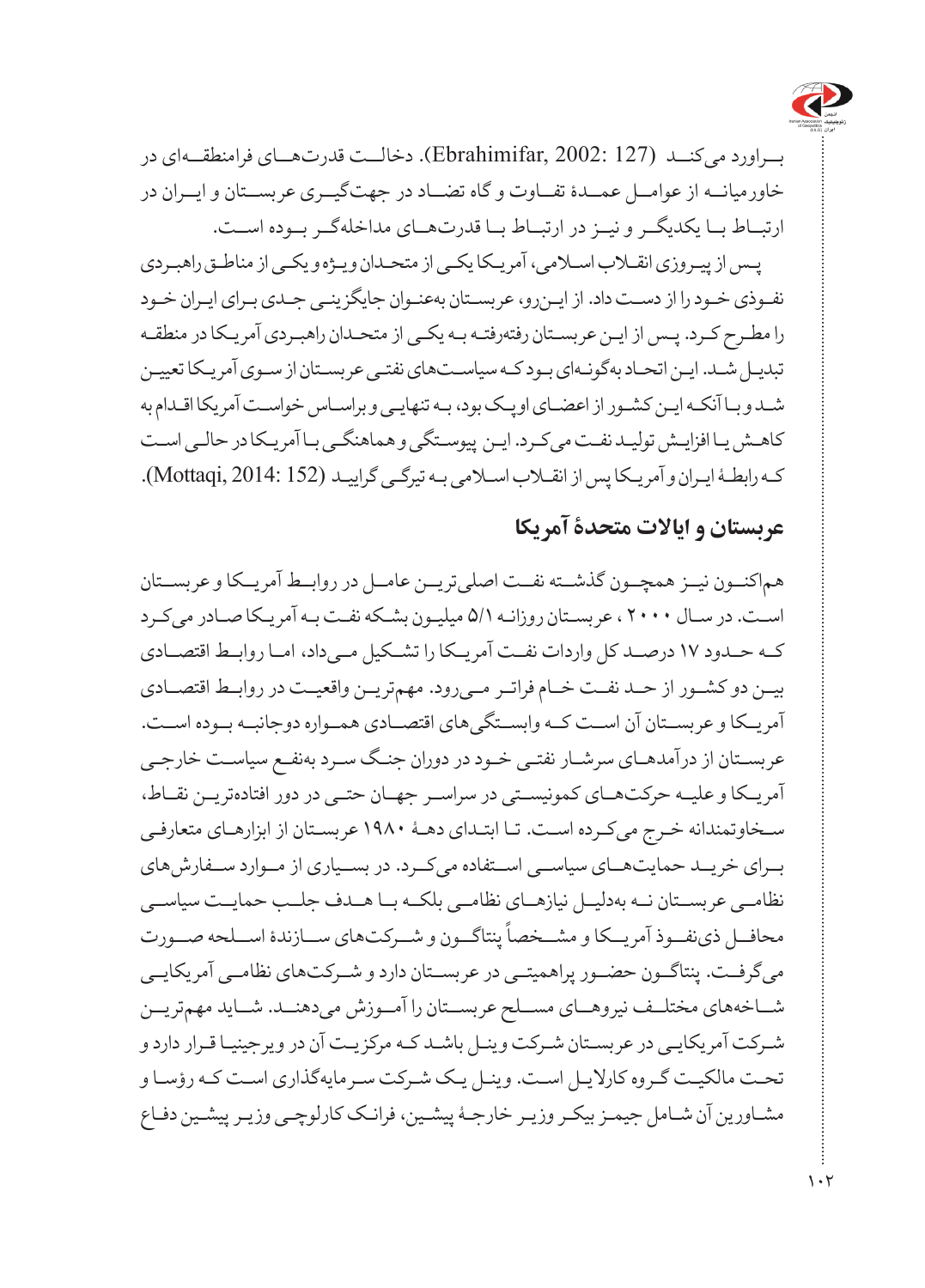

و جـورج بـوش پـدر تـا زمـان فـروش شـرکت TRW در سـال 1997 میشـدهاند. شـرکت وینــل آمــوزش گارد ملــی عربســتان را بــر عهــده گرفــت کــه وظیفــۀ حفاظــت از حکومــت خانــدان ســعودی را در برابــر توطئههــای داخلــی و نیــز مســئولیت حفاظــت از تأسیســات حیاتــی عربســتان همچــون چاههــای نفــت را بــر عهــده دارد.

 همکاریهــا بــرای ثبــات داخلــی را همکاریهــا بــرای ثبــات بینالمللــی تکمیــل میکـرد. عربسـتان در دوران جنـگ سـرد بیشـتر، عرضـۀ نفـت را افزایـش مـیداد تـا بـه کاهـش تـوان اقتصـادی شـوروی کـه یـک صادرکننـدۀ بـزرگ نفـت بـود، کمـک کـرده باشـد. تنظیـم قیمـت نفـت از سـوی عربسـتان در راسـتای منافـع و اهـداف سیاسـت خارجـی آمریـکا صورت میگرفـت. رابـرت ویتالیـس اسـتاد دانشـگاه پنسـیلوانیا میگویـد، ایـن تنظیمگـری عربسـتان ازآنروســت کــه از یکســو اطمینــان بهدســت آیــد قیمــت نفــت آنقــدر پاییــن نــرود کــه صنعـت نفـت تگـزاس ضـرر کنـد و از دیگـر سـو آنقـدر بـاال نـرود کـه دولتهـای صنعتـی مصرفکننــدۀ نفــت خســارت ببیننــد (201-203 2003: ,Barzegar).

 بـا نگاهـی بـه تاریـخ روابـط دو کشـور از آغـاز دهـۀ 1990 بـه بعـد میتـوان از چنـد نتیجــۀ کلــی ســخن گفــت: اول آنکــه روندهــای مختلــف در مناســبات دوجانبــه نشــان میدهنـد کـه گفتوگـوی ثـروت بـا آمریـکا درحـال تبدیـل گفتوگـوی امنیـت یـا مبتنـی بـر امنیـت اسـت و دوم اینکـه سـاختار گسـتردۀ روابـط دوطـرف و ذهنیـت نهادیشـده، در مجمـوع ظرفیـت زیـادی بـرای تحمـل نوسـانات مختلـف دارد و سـبب مشـکالت و مسـائل زیــاد نادیــده گرفتــه میشــود و مــورد اغمــاض قــرار میگیــرد. بــا وجــود ایــن، نمیتــوان حــدود و گســترۀ خاصــی را تعریــف کــرد. بــه عــاوه ایــن حــدود و گســتره از تحمــل و اغمــاض در هــر دوره بــا توجــه بــه شــرایط میتوانــد مضیــق یــا موســع تعبیــر شــود. نتیجــۀ مهــم دیگــر اینکــه بههیــچ وجــه نبایــد از روابــط اقتصــادی فقــط نتیجهگیریهــای اقتصــادی شــود. اقتصادهــای ملــی ابــزار دســت دولتهــا بــرای نتیجهگیریهــای سیاســی یــا امنیتــی هســتند و ایــن اصــل عــام در مــورد عربســتان مصــداق بــارزی دارد. نتیجــۀ دیگــر آنکــه تحــوالت و مراحــل در رابطــه دوجانبــه آمریکایــی- عربســتانی، فقــط نتیجــۀ معماریهــا و محاســبات دوجانبــه نبــود، بلکــه از حــوادث و تحــوالت خــاص و ناگزیـر هـم متأثـر شـده اسـت. بـرای نمونـه در حالـی کـه از یکسـو در دوران جنـگ سـرد عربسـتان عامدانـه عرضـه و تولیـد نفـت را بـاال نـگاه داشـته بـود تـا از تقویـت اقتصـادی شـوروی سوسیالیسـت کـه آن نیـز یـک تولیدکننـدۀ عمـده نفـت بـود، جلوگیـری کنـد، امـا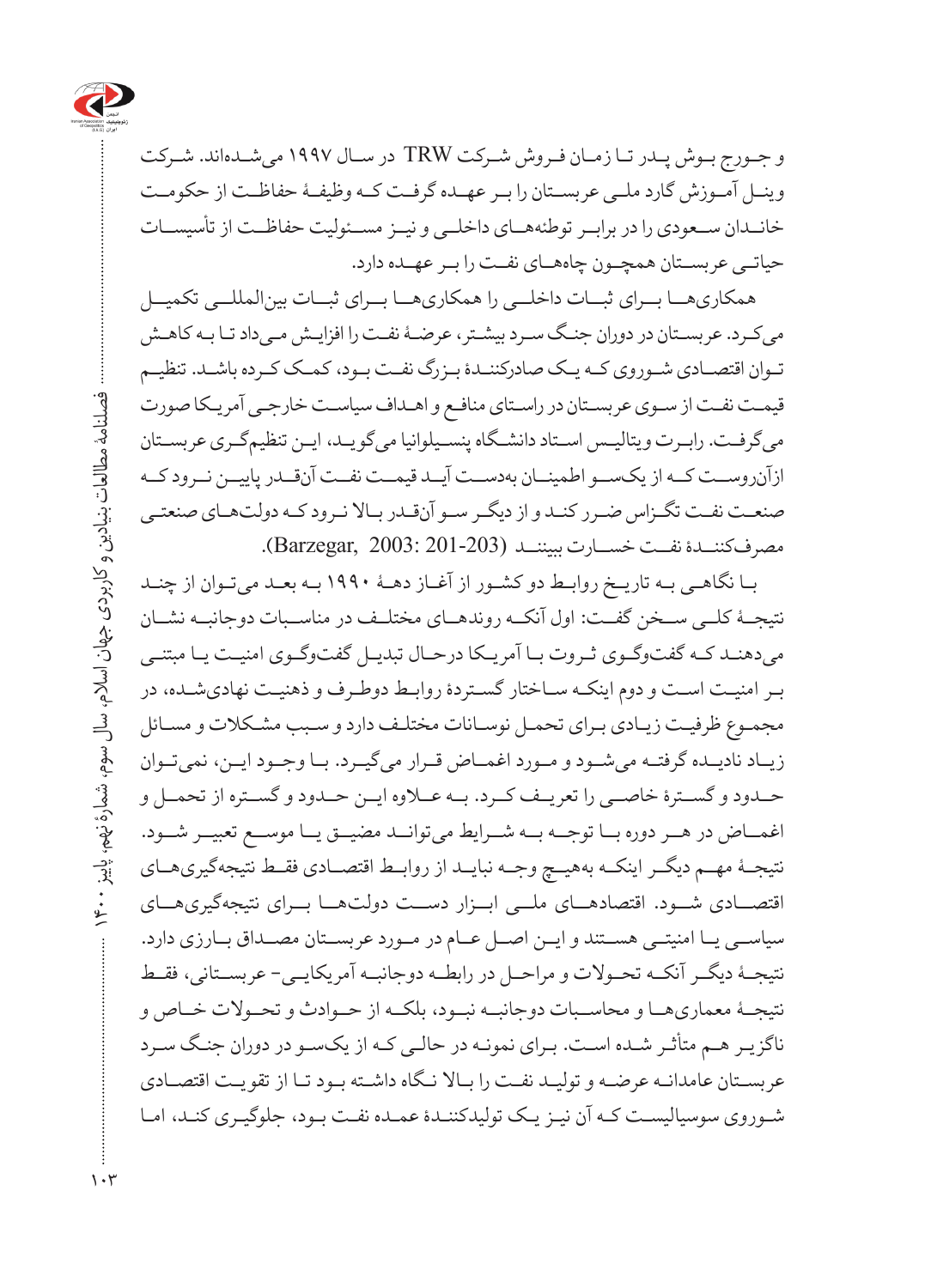

همزمـان و در همـان دهـه تحـت تأثیـر جنـگ اعـراب و اسـرائیل در سـال 1973 عربسـتان از بابـت صعـود قیمـت نفـت منافـع سرشـاری را بهدسـت آورد. بنابرایـن تاریـخ روابـط دو کشــور شــامل چرخشــگاههای تحــت محاســبه و قاعــده و نیــز چرخشــگاههای بیــرون از قاعــده و محاســبه بــوده اســت (203-204 2003: ,Barzegar).

عــاوه بــر وجــوه اختالفهــا و شــباهتها در حــوزۀ منطقــهای بهویــژه بــا شــروع تحــوالت سـال 2011 شـرایط بـرای دو کشـور پیچیدهتـر شـد. نپذیرفتـن حوزههـای نفـوذ تاریخی دو کشـور یکـی از مهمتریـن مشـکالت منطقـهای دو بازیگـر بـوده اسـت. بهصورتـی کـه هـر دو کشـور از خـط قرمزهـای منطقـهای بازیگـر مقابـل عبـور کردهانـد؛ زیـرا بیشـتر بهدنبـال ایـن تصـور حرکت کردهانـد کـه قـدرت فائقـه منطقـهای باشـند. درصورتیکـه بهدلیـل شـرایط منطقـهای، داخلـی و بینالمللــی هیچکــدام از دو کشــور نمیتواننــد نیــروی غالــب باشــند. از ســوی دیگــر درک نادرســت دو بازیگــر از مقــدورات و محظــورات خــود موضعگیریهــای متفــاوت منطقــهای را ایجـاد کـرده اسـت. هـر دو بازیگـر بایـد بپذیرنـد کـه بازیگـران منطقـهای بـا تصـورات جهانـی هسـتند. بـه ایـن معنـی کـه مقـدورات و تواناییهـای ایـن بازیگـران منطقـهای اسـت.

در کنـار ایـن وجـوه اختـاف کـه بهصـورت جـدی مطـرح بـوده و دو بازیگـر را از هـم دور کــرده اســت، میتــوان اختــاف دو بازیگــر بینالمللــی ایــاالت متحــده و روســیه را بــا هــم در روابـط ایـران و عربسـتان بهعنـوان یـک متغیـر پذیرفـت بهصورتـی کـه سیاسـتهای متعـارض دو کشــور ایــران و ایــاالت متحــده در قبــال هــم بهنوعــی بــر روابــط ایــران و عربســتان بهعنــوان بازیگـر طرفـدار حفـظ وضـع موجـود تأثیـر گذاشـته اسـت. بـه مـرور زمـان، شـکافهای روابـط ایـران و عربسـتان گسـترده و عمیـق شـده اسـت کـه در مرحلـۀ اول اوجگیـری ایـن اختالفهـا را میتـوان سـال 2011 دانسـت و در مرحلـۀ دوم رویکارآمـدن ملـک سـلمان پـس از ملـک عبدالله و ورود افـراد کمتجربـه و جـوان سیاسـی بـه سیسـتم تصمیمگیـری عربسـتان بـر رونـد اختالفهـا افـزود تـا راه را بـرای بازگشـت روابـط بـه حالـت عـادی دشـوار کنـد. در ایـن شـرایط منطقـهای بسـیار بعیـد بهنظـر میرسـد، امـا تقلیـل دشـمنیها و مدیریـت منازعـه، میتوانـد مؤثـر باشـد کـه در ادامـه بـه راهکارهـای مدیریـت منازعـه اشـاره میکنیـم.

#### **راهکارهای حل منازعه**

روابــط ایــران و عربســتان بســیار پیچیــده اســت. آنچــه بهصــورت یــک گــزارۀ کلــی بهنظــر میرسـد ایـن اسـت کـه آیـا دو کشـور بهدنبـال روابـط بـا ثبـات هسـتند یـا خیـر؟ در ایـن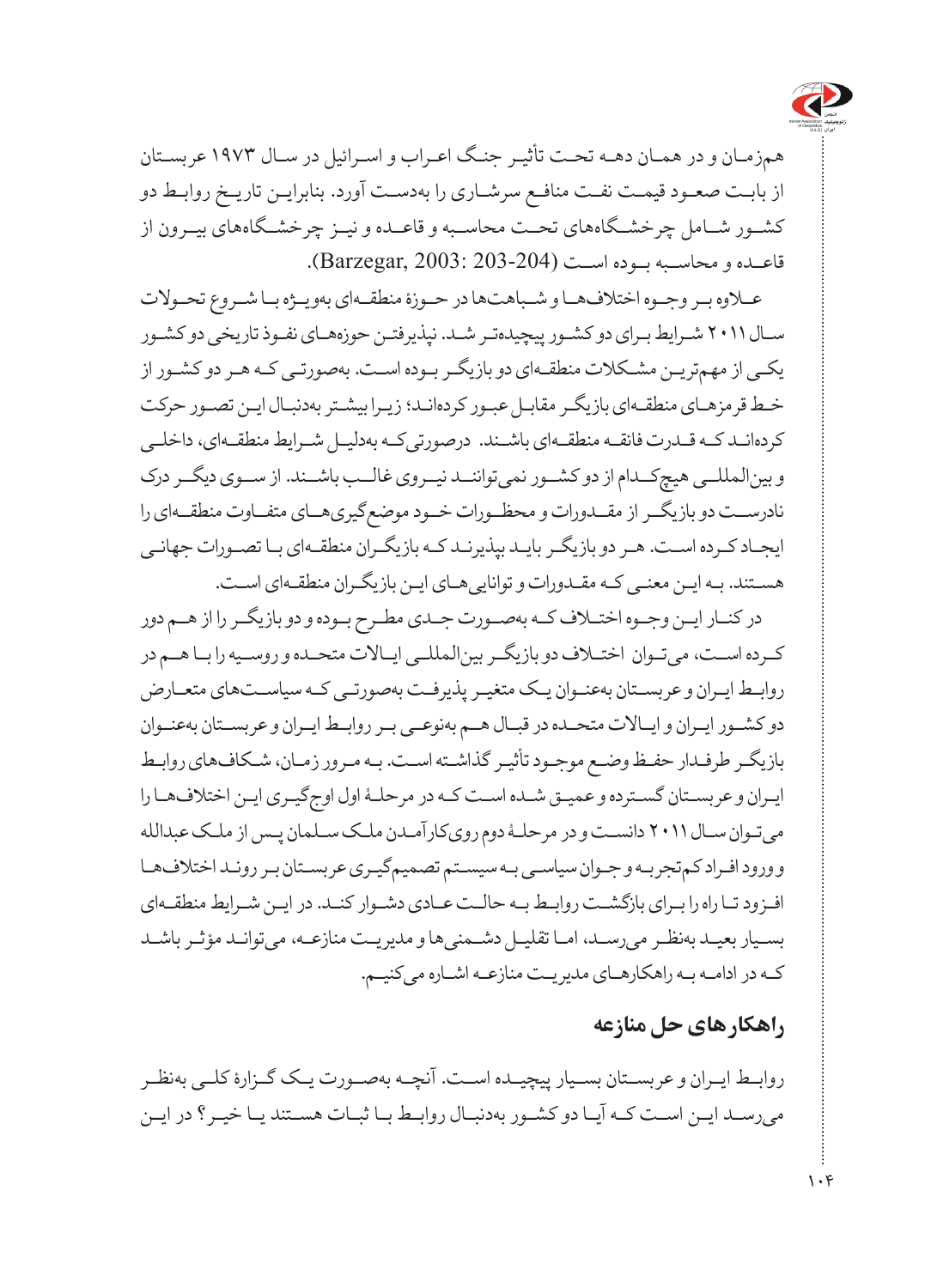

مسـیر بـا توجـه بـه پاسـخ ایـن پرسـش میتـوان راهکارهـای مختلفـی ارائـه کـرد. آنچـه بـه هــر دو کشــور کمــک میکنــد ایجــاد رابطــۀ پایــدار مبتنــی بــر بازبــودن کانالهــای دائمــی گفتوگـو اسـت. در ادامـه ابتـدا طـرح کلـی از حـل مسـئله در نمـودار 1 ارائـه شـده اسـت. ســپس توضیحاتــی دربــارۀ آن ارائــه میشــود.



سطوح اجتماعي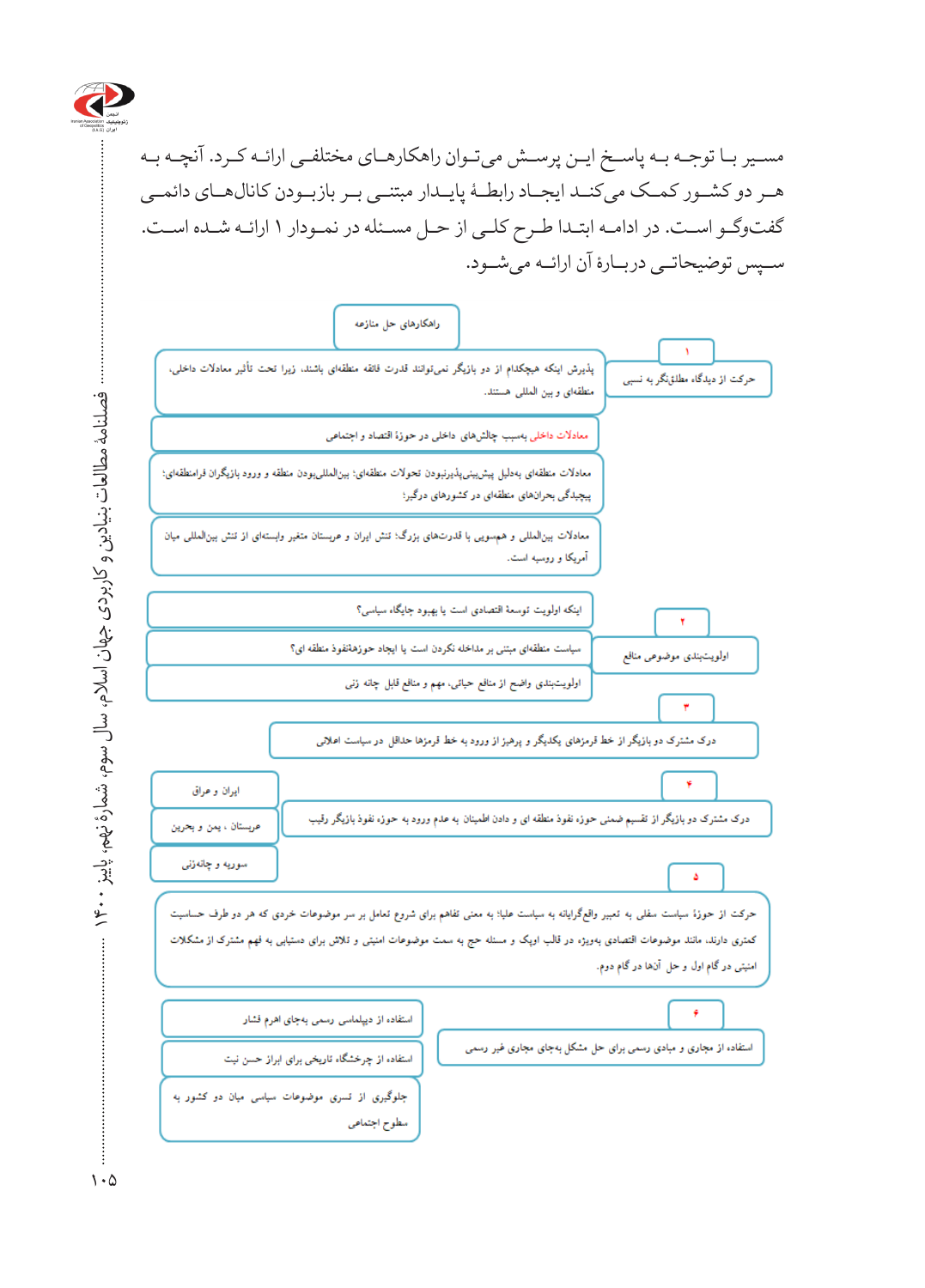

**راهــکار**:**1** حرکــت از دیــدگاه مطلقنگــر بــه نســبی نگــری: دو بازیگــر ایــران و عربسـتان سـعودی بایـد بـه ایـن مسـئله توجـه داشـته باشـند کـه بخواهنـد یـا نخواهنـد هیچکــدام از بازیگــران نمیتواننــد بهتنهایــی و بــدون اتحــاد و ائتــاف گســترده قــدرت فائقــه منطقــهای باشــند و ایــن موازنــه منطقــهای اســت کــه میتوانــد ســودمند باشــد )400-402 2021: ,Kardaş and Aras )بنابرایـن بایـد تـاش کننـد تـا بـه میزانـی از اهـداف خـود در زمینـه سیاسـت خارجـی تمرکـز کننـد کـه توانایـی آن را داشـته باشـند. ایــن مســئله در کنــار شــرایط پیچیــده منطقــهای و بینالمللــی نیــز قــرار گرفتــه اســت و کار را دشــوار میکنــد. بهصــورت خالصــه اینکــه هــر دو بازیگــر مجبــور میشــوند بپذیرنــد تنهــا بازیگــر قدرتمنــد منطقــه نیســتند.

**راهــکار :2** اولو یتبنــدی موضوعــی منافــع اســت: تــا حــدود زیــادی شــرایط منطقـهای و فشـار سیسـتمیک سـبب شـده اسـت تـا هـر دو بازیگـر بـا نوعـی سـردرگمی در اولو یتهـای خـود مواجـه شـوند؛ بـه ایـن معنـی کـه بـرای نمونـه، عربسـتان سـعودی بهدنبـال حرکـت از اقتصـاد مبتنـی بـه نفـت بـه عصـر پسـانفتی اسـت کـه در چارچـوب چشــمانداز 2030 بــه آن توجــه دارد. در ایــن چشــمانداز توریســم و فعالیتهــای توریســتی بهعنــوان یکــی از مهمتریــن منابــع درآمــدی عربســتان مــورد توجــه قــرار میگیــرد. در مقابــل، ایــران بایــد تعییــن کنــد کــه اقتصــاد مقــدم بــر سیاســت اســت یــا سیاســت مقــدم بــر اقتصــاد بــه ایــن معنــی کــه آیــا یــک بازیگــر قدرتمنــد منطقــهای میتوانــد بــا اقتصــادی تضعیفشــده همچنــان در منطقــه نقــش داشــته باشــد. بهویــژه اینکــه بــا پایــان مناقشــات عــراق و ســوریه بازیگــر برتــر بازیگــرای اســت کــه بتوانــد در فراینــد بازســازی نقــش مؤثــری ایفــا کنــد و نــه لزومــاً بازیگــری کــه فقــط پشــتوانۀ سیاســی ایجــاد کنــد. بــه ایــن معنــی کــه حتــی ایجــاد پشــتوانه سیاســی نیــز نیازمنــد تـوان اقتصـادی بـاال اسـت. موضوعـی کـه گیلپیـن نیـز بـه آن توجـه داشـت ),Schutte 2 2021:(. از سـوی دیگـر شـاید هـر دو بازیگـر یـک وجـه مشـترک بـارز داشـته باشـند و آن اینکـه تعریـف دقیقـی از منافـع حیاتـی، ضـروری و مهـم خـود ندارنـد و تـا حـدود زیـادی بسـیاری از موضوعـات داخلـی و منطقـهای را وارد حـوزۀ حیاتـی و امنیتـی کـرده و در نتیجــه قــدرت چانهزنــی را کاهــش دادهانــد. **راهــکار**:**3** پرهیــز از ورود بــه خــط قرمزهــا: بــا ایــن معنــی کــه هــر دو بازیگــر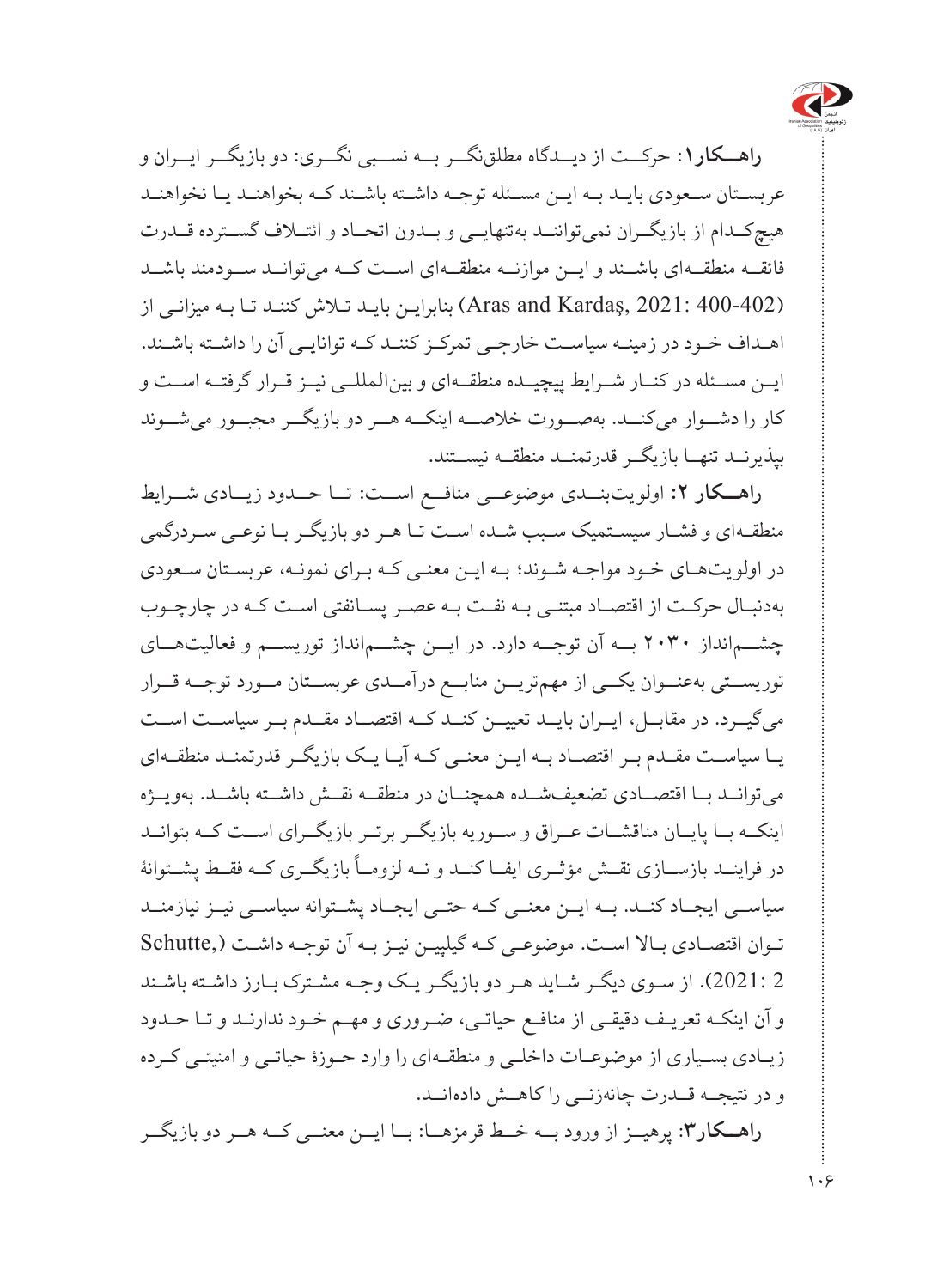

تــا حــدود زیــادی از خــط قرمزهــای یکدیگــر آ گاهــی دارنــد. بنابرایــن اگــر سیاســت را بهصــورت کلــی در حالــت اعالنــی و اعمالــی در نظــر بگیریــم حداقــل در حالــت کالمـی و اعالنـی بایـد از ورود بـه خـط قرمزهـا پرهیـز کـرد. هرچنـد در عمـل سیاسـت زیرکانهتــر باشــد، امــا خو یشــتنداری در بیــان نظــرات بهصــورت صریــح میتوانــد در حالــت حداقلــی تنشهــا را کاهــش دهــد. از ســوی دیگــر، حملــه بــه خطــوط قرمــز بازیگـر مقابـل ممکـن اسـت احتمـال افزایـش اتحـاد و ائتـاف را در پـی داشـته باشـد. بنابرایـن میتوانـد بازیگـری را بهصـورت کلـی در حالـت انـزوا قـرار دهـد کـه تـا حـدود زیــادی میشــود بــه تالشهــای عربســتان ســعودی بــرای منزویکــردن ایــران بــا اســتناد بـه ادعاهـای خـود ایـران اشـاره کـرد کـه بـا عنـوان دخالـت ایـران در سیاسـت داخلـی کشــورهای منطقــه از ســوی عربســتان مطــرح و بــه نشســتها و دیدارهــای متعــددی بــا موضــوع ایــران منجــر شــد کــه در حالــت حداقلــی بازیگــران بیطــرف را راضــی بــه حمایـت از اتحـاد علیـه ایـران می کنـد (13-13 Almezaini and others, 2020: 13).

**راهــکار**:**4** درک مشــترک دو بازیگــر از تقســیم ضمنــی حــوزۀ نفــوذ منطقــهای و دادن اطمینــان بــه عــدم ورود بــه حــوزۀ نفــوذ بازیگــر رقیــب: ایــن نکتــه نیــز در راســتای پذیــرش خطــوط قرمــز بــه ایــن مســئله اشــاره دارد کــه هــر دو بازیگــر میتواننــد بــه درک ضمنــی از حــوزۀ نفــوذ یکدیگــر دســت یابنــد. بــه ایــن معنــی کــه ایــران بایــد بدانــد یمــن بهعنــوان مهمتریــن حــوزۀ نفــوذ تاریخــی عربســتان مطــرح بــوده اســت )721-723 2021: ,Akkas-Dogan). بهصورتــی کــه بــا مصــر حاضــر بــه چالــش بـر سـر یمـن شـده اسـت. از سـو یی، عـراق بهعنـوان کشـوری کـه بیشـترین مـرز را بـا ایــران دارد و همــواره ایــران تهدیداتــی را از ایــن ناحیــه احســاس کــرده اســت، بهعنــوان یکـی از خطـوط قرمـز ایـران محسـوب میشـود کـه پـس از سـال 2003 بـا سـرنگونی صــدام تــا حــدود زیــادی ایــران و شــیعیان عــراق فعالیــت خــود را افزایــش دادهانــد. بنابرایــن فضــا بــرای فعالیــت عربســتان بســیار محدودتــر بهنظــر میرســد. هرچنــد عربســتان میکوشــد از مســیرهای مختلــف ســبب کاهــش نفــوذ ایــران در عــراق شــود؛ توفیــق چندانــی نداشــته اســت. عــراق بهعنــوان اولو یــت اول سیاســت خارجــی ایــران مطـرح بـوده اسـت. هرچنـد کـه سـوریه هـم اهمیـت زیـادی دارد، امـا عـراق بـه دالیـل ژئو پلیتیکــی و هممــرزی اهمیــت درخــور توجهــی بــرای ایــران دارد.

فصلنامۀ مطالعات بنیادین و کاربردی جهان اسالم، سال سوم، شمارۀ نهم، پاییز 1400

 $\vec{a}$  $\sum_{i=1}^{n}$ 

فصلنامهٔ مطالعات بنیادین و کاربردی جهان اسلام، سال سوم، شمارهٔ نهم،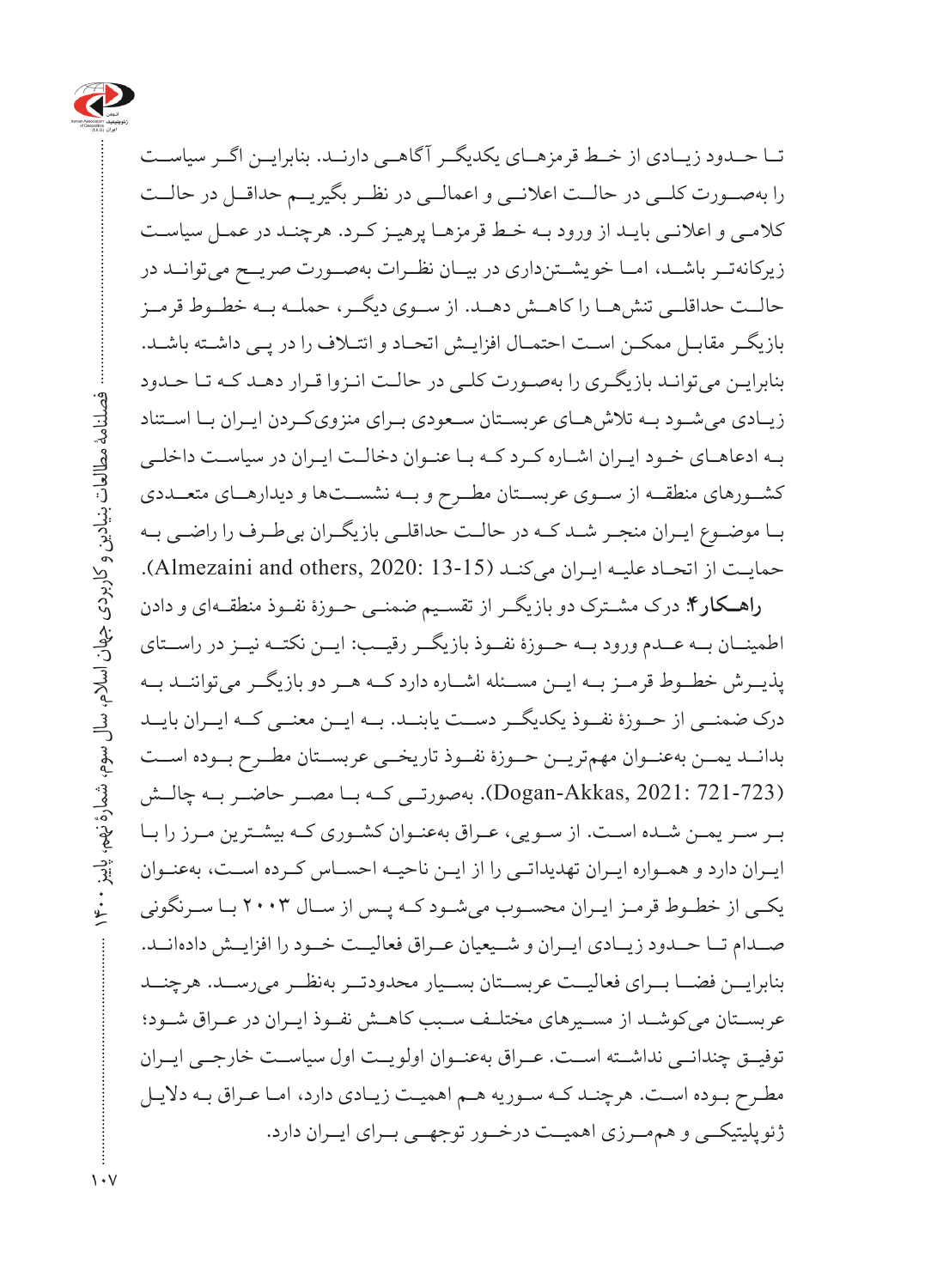

**راهــکار**:**5** حرکــت از حــوزۀ سیاســت ســفلی بــه تعبیــر واقعگرایانــه بــه سیاســت علیــا؛ بــه معنــی تفاهــم بــرای شــروع تعامــل بــر ســر موضوعــات خــردی کــه هــر دو طـرف حساسـیت کمتـری دارنـد، ماننـد موضوعـات اقتصـادی بهویـژه در قالـب اوپـک و مســئلۀ حــج و ازســرگیری فعالیــت کنســولگری ایــران در جــده بــه ســمت موضوعــات امنیتـی و تـاش بـرای دسـتیابی بـه فهـم مشـترک از مشـکالت امنیتـی در گام اول و حـل آنهــا در گام دوم. بــه بیــان دیگــر طبیعــی اســت کــه نمیتــوان ســطوح کاهــش تنــش را از موضوعــات حــاد امنیتــی آغــاز کــرد. بــرای نمونــه، یمــن، عــراق و ســوریه بهعنــوان موضوعــات مــورد توجــه نمیتوانــد بهیکبــاره پــس از دورهای تنــش و قطــع روابــط در دســتور کار قــرار بگیــرد. حرکــت از موضوعــات خــرد بــه ســطح کالن ممکــن اســت در پیشزمینههــا کاهــش تنــش را فراهــم کنــد تــا بتــوان بــر ســر موضوعــات حســاستر بــه درک متقابــل دســتیافت. اینکــه روابــط ایــران و عربســتان بــا توجــه بــه موانعــی کــه ذکـر شـد، روابطـی پرتنـش و چالشبرانگیـز اسـت (Nadeem Mirza, Abbas and 6 2021: ,Qaisrani )بهصــورت پیشفــرض مطــرح میشــود بنابرایــن هــدف عمدتــا کاهــش تنــش و تضعیــف حلقههــای اتحــاد علیــه ایــران بــوده اســت. بــه همیــن دلیــل، امـکان حـل مناقشـات میـان دو کشـور بهصورتـی کـه منجـر بـه روابـط گـرم و گسـترده شـود تقریبـاً بعیـد بهنظـر میرسـد. البتـه بــا توجـه بــه اختــلاف میــان آل ثانـی در قطــر و آل سـعود تـا حـدودی شـرایط ممکـن اسـت بـه نفـع ایـران تغییـر و گسسـتی در صـف اتحــاد علیــه ایــران ایجــاد کنــد کــه در ایــن صــورت موضــع ایــران را در قبــال چانهزنــی بــا ریــاض فعالتــر میکنــد.

**راهــکار**:**6** اســتفاده از مبــادی و مجــاری رســمی بهجــای مبــادی غیررســمی: ایــن مســئله شــامل اســتفاده از دیپلماســی رســمی بهجــای اهــرم فشــار، جلوگیــری از تســری موضوعــات سیاســی میــان دو کشــور بــه ســطوح اجتماعــی و اســتفاده از چرخشــگاه تاریخـی بـرای کاهـش تنـش بـوده اسـت. بهصـورت کلـی، یکـی از مهمتریـن ابزارهـای ایــن بازیگــران اســتفاده از اهــرم فشــار در وهلــۀ اول علیــه یکدیگــر و اســتفاده بســیار ضعیــف از مراجــع و مبــادی رســمی بــوده اســت )40 2021: ,Quilliam ,Vakil). هــر دو کشــور کوشــیدهاند تــا بیشــتر بهجــای حــل مشــکالت بهصــورت مســتقیم بــا تحمیــل فشــار دیگــری را وادار بــه تصمیمگیــری متفــاوت کنــد. اســتفاده از اهــرم فشــار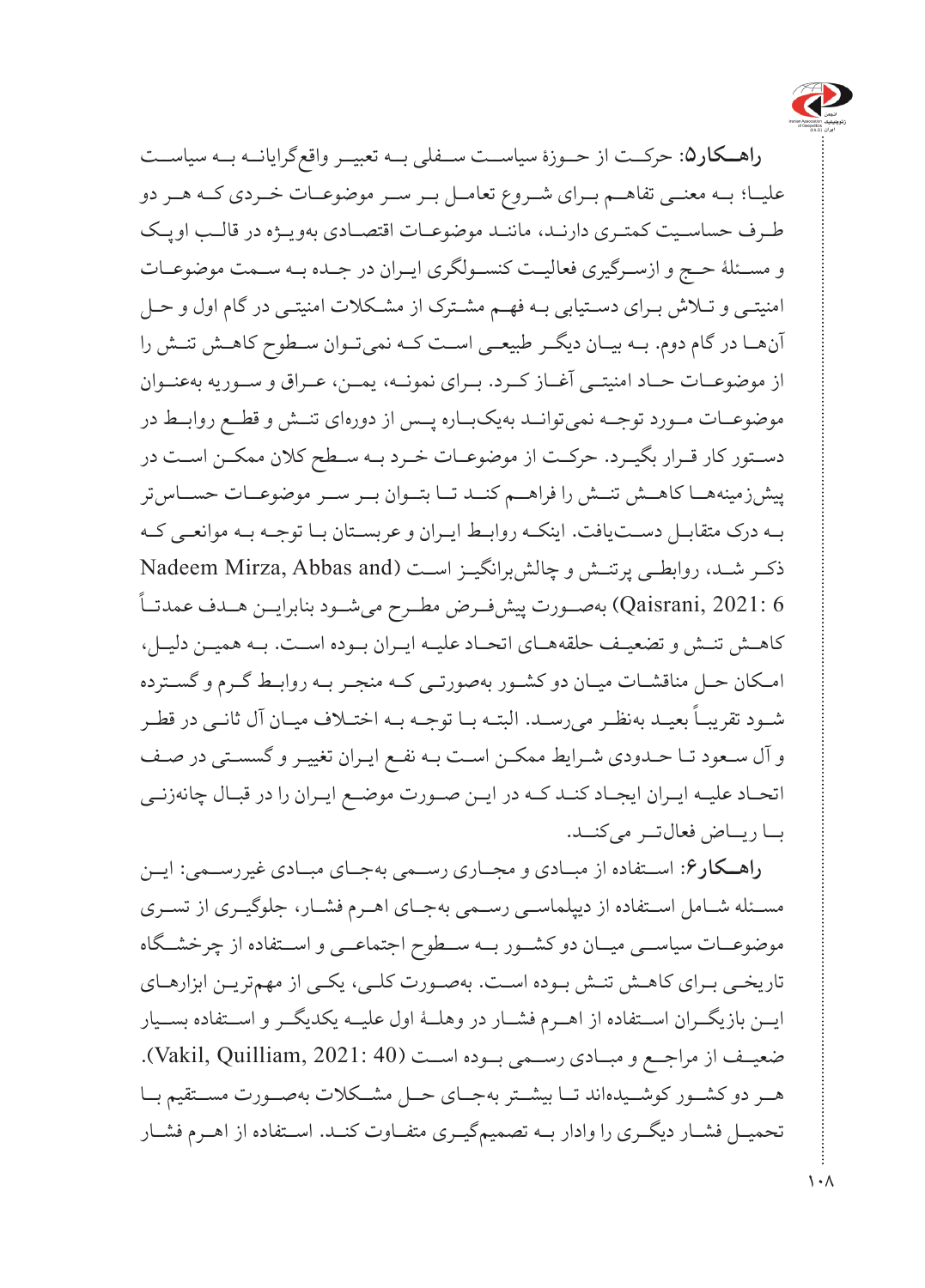

بهدلیــل مبهــم و نامعلومبــودن میتوانــد موضــوع اتهــام از ســوی بازیگــران قــرار گیــرد. بــه ایــن معنــا کــه هرگونــه حادثــهای را بــه بازیگــر مقابــل ارتبــاط داد، چراکــه زمینــۀ بدبینــی متقابــل بــه همــراه نامشــخصبودن منبــع فشــار زمینــه را بــرای چنیــن شــرایطی ایجــاد میکنــد کــه در ایــن مســیر رســانه اهمیــت دارد.

از ســوی دیگــر، هــر دو بازیگــر چرخشــگاه تاریخــی کــه میتوانســت کاهــش تنــش را موجــب شــود از دســت دادهانــد کــه بخشــی ناخواســته و بخشــی خودخواســته ً حادثــهای بــزرگ در روابــط محســوب نمیشــود، بــوده اســت. نقــاط عطــف لزومــا بلکــه ارســال یــک پیــام تســلیت بهموقــع نیــز هرچنــد در ابتــدا بســیار کوچــک بهنظــر میرســد، میتوانــد مهــم باشــد. در نهایــت بایــد گفــت انتقــال بخــش گســتردهای از مســائل سیاســی بیــن دو دولــت بــه ســطوح جامعــۀ ایــران و عربســتان زمینــه را بــرای کنتــرل تنشهــا کاهــش داده اســت. بنابرایــن بایــد تــا حــدود زیــادی از عمومیکــردن تنشهــا جلوگیــری کــرد. بهصورتــی کــه مســئلۀ ســفارت عربســتان در ایــران در نتیجــۀ تســری بحــران سیاســی میــان دو کشــور بــه ســطوح اجتماعــی بــوده اســت. بــا وجــود ایــن، بهنظــر میرســد ســطوح اجتماعــی جامعــۀ عربســتان و ایــران بــه ســطح باالیــی از تنــش و شــکاف رســیدهاند. بهصورتــی کــه بــا نگاهــی گســترده بــه اظهــار نظــرات ایرانیــان در زمینــۀ خبرهایــی در خصــوص عربســتان و بهصــورت شــدیدتر اظهارنظــرات تنــد کاربــران عربســتانی در خصــوص خبرهــای ایــران درمییابیــم کــه تنــش در ســطوح اجتماعــی در حــال افزایــش اســت کــه ایــن مســئله مدیریــت بحــران میــان دو کشــور را دچــار تردیــد میکنــد.

#### **نتیجه**

روابــط ایــران و عربســتان بــه مــرور زمــان بــه رابطــهای پیچیــده بــا شــکافهای متراکــم تبدیـل شـده اسـت. ایـن شـکاف در روابـط، هـم در سـطوح نخبـگان سیاسـی و هـم در سـطح عمومـی موجـب شـده اسـت نوسـان، مهمتریـن متغیـر روابـط دو کشـور باشـد. در ایـن مسـیر چنـد تحـول، چرخشـگاه روابـط بودهانـد ماننـد انقـاب اسـامی ایـران، حملــۀ عــراق بــه ایــران، انفجــار بــرج الخبــر، ســقوط صــدام حســین، تحــوالت ســال ،2011 جنــگ ائتــاف علیــه یمــن در مــارس 2015 و رخــداد ســفارتخانۀ عربســتان در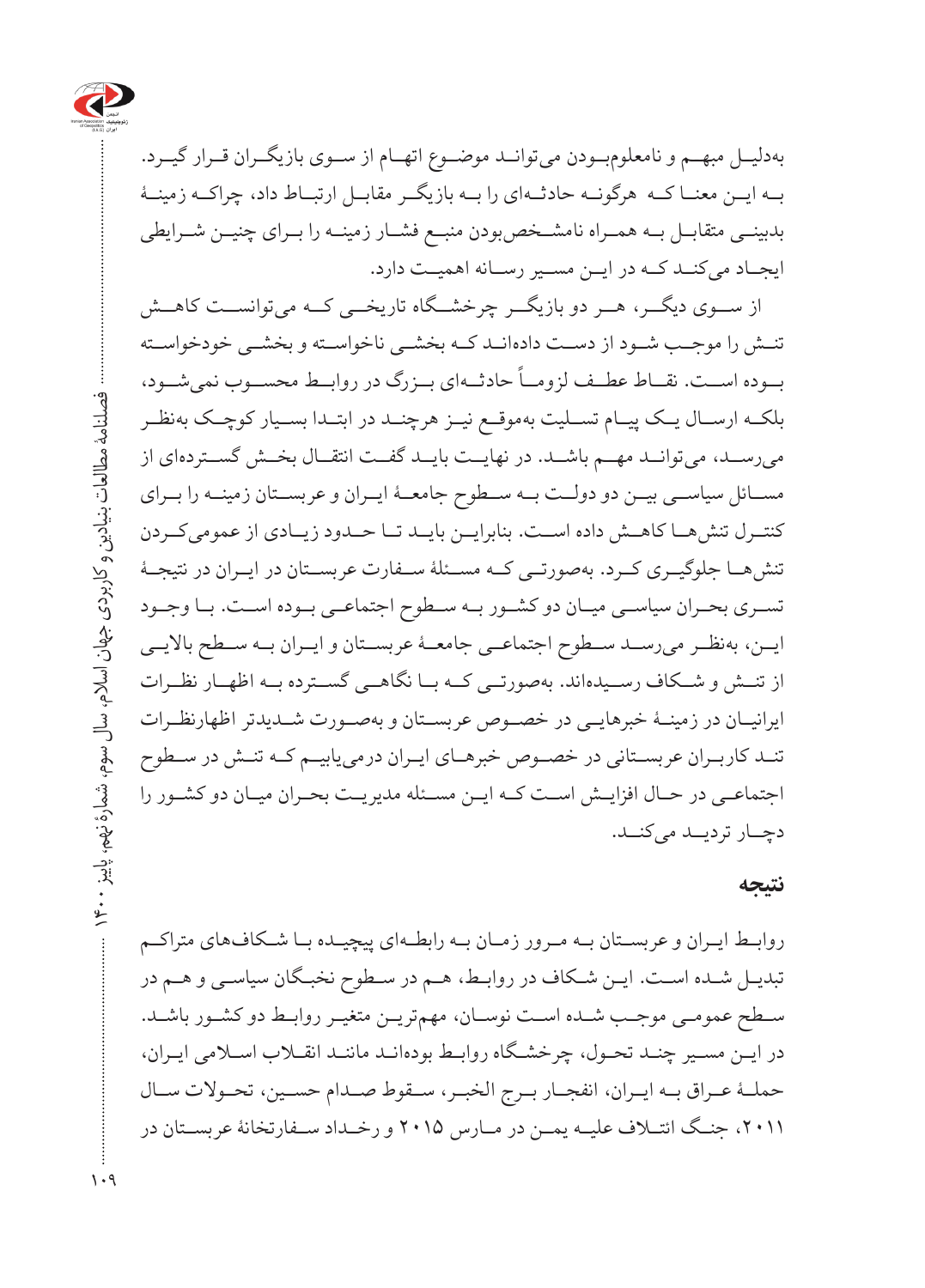

ایــران. ایــن رویدادهــا سـبب شــدهاند تــا بحـران در روابــط دو کشــور متراکمتـر و امیــد بــه حــل آنهــا دشــوارتر شــود. برخــاف بحــران روابــط قطــر و عربســتان کــه پیــش از نهادینهشــدن قطــع روابــط، حداقــل در ظاهــر بــه پایــان رســید؛ برقــراری روابــط ایــران و عربسـتان همـواره در هالـهای از ابهـام قـرار داشـته و نااطمینانـی در مـورد ایـن مسـئله افزایــش یافتــه اســت. پاســخ ایــن پرســش کــه آیــا دو کشــور بهدنبــال برقــراری روابــط و تنشزدایــی هســتند یــا بهدنبــال روابــط پایــدار دوجانبــه؟ میتوانــد تــا حــدود زیــادی راهگشــا باشــد. حرکــت از سیاســت ســفلی بــه تعبیــر بوزانــی بهســوی سیاســت علیــا میتوانــد هموارکننــدۀ مســیر حــل مســئله و برقــراری روابــط باشــد. شــکاف در ســطوح نخبــگان دو کشــور بــه ســطح عمومــی جامعــه ســرایت کــرده اســت کــه ایــن موضــوع تــا حــدود زیــادی در نتیجــۀ نبــود روابــط مناســب فروملــی در دو کشــور بــوده اســت. ایجـاد ارتبـاط میـان دو جامعـه تـا حـدود زیـادی بـه فهـم مشـترک در سـطوح نخبگانـی از یکدیگــر نیــز میانجامــد. در حــال حاضــر »برداشــتها« و »سوءبرداشــتها« از ســوی نخبــگان سیاســی دو کشــور مهمتریــن متغیــر پایــداری تنــش بــوده اســت. ایــن موضــوع، چیــزی نیســت کــه بــا گفتوگوهــای سیاســی و قــول اعتمــاد متقابــل حلشــدنی باشــد. فراینــد اعتمادســازی در رونــدی طبیعــی و خودجــوش و بهوســیلۀ ایجــاد زمینــه بــرای پیونــد فرودولتــی ایجــاد میشــود. از ســوی دیگــر، شناســایی دقیــق خطــوط قرمــز هــر کنشــگر و رعایــت آن یــا در حالــت حداقلــی قابلیــت چانهزنــی بــر ســر آن بــه حــل پایــدار مســائل متقابــل کمــک میکنــد. برقــراری روابــط دیپلماتیــک مهمتریــن و تنهــا کانــال رســمی اســت کــه اهــداف مشــترک را بــدون ســوء برداشــت و واســطه انتقــال میدهــد. اگــر روابــط در ســطح ســفارتخانهها برقــرار شــود و تعهــد بــه برقــراری و حفــظ ایــن کانــال رســمی بهصــورت متقابــل ارائــه شــود، میتــوان انتظــار داشــت کــه روابــط باثباتــی برقــرار باشــد.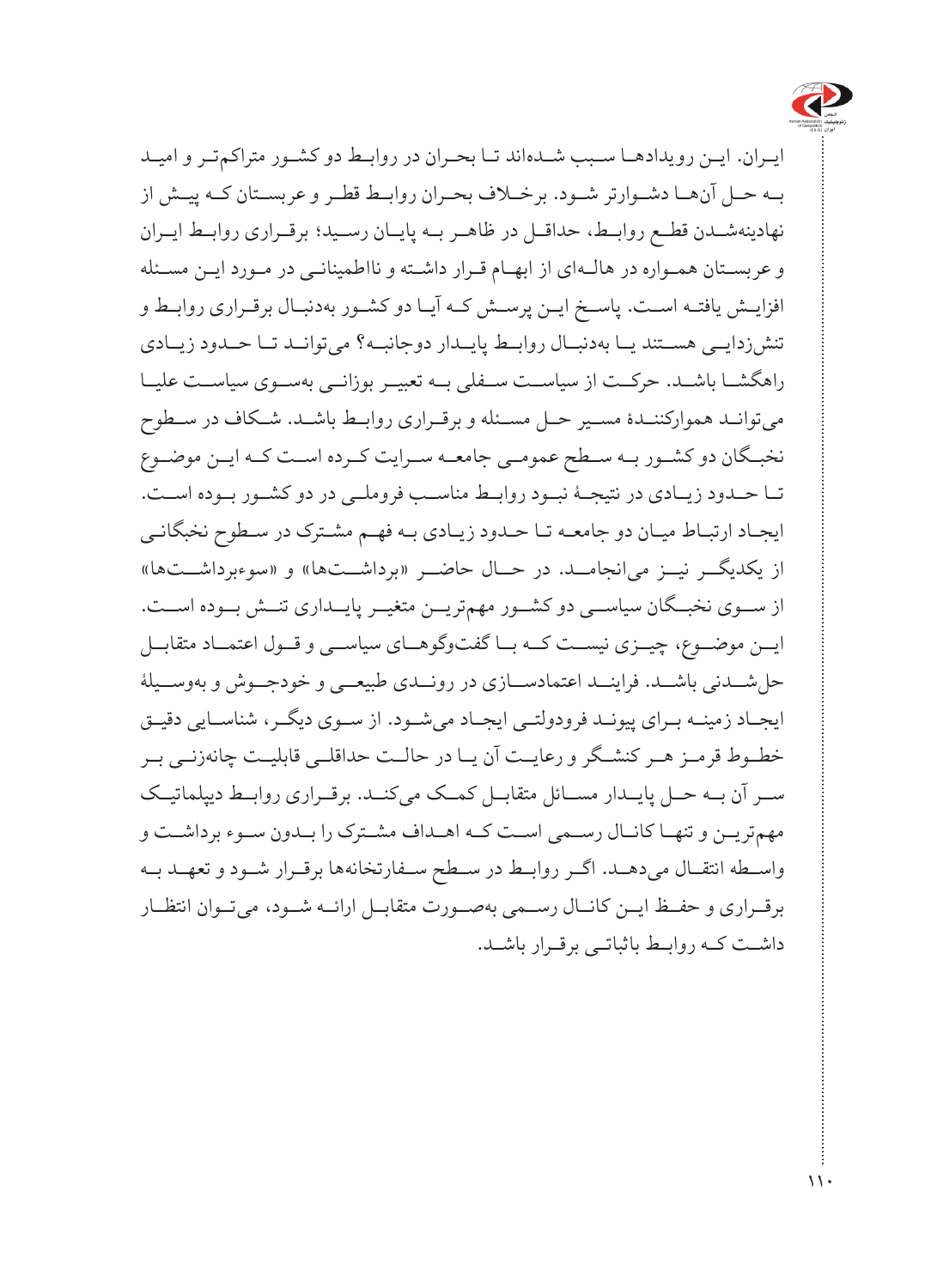

#### **Refrences**

tween the Republic of Iran and Saudi Arabia; Fundamental Challenges 1. Aghaei, Seyed Davood, Ahmadian, Hassan (2009), "Relations beand Opportunities Ahead ", Quarterly Journal of Politics, Journal of the Faculty of Law and Political Science, Volume 40, Number 3. [in Perersian] 2. Almezaini and others (2020), Fostering a anew security Architecture in the Middle East, Foundation for European Progressive Studies. [in Perersian]

3. Aras, Bülent, Kardaş, Şaban (2021), Geopolitics of the New Middle East: Perspectives from Inside and Outside, Journal of Balkan and Near Eastern Studies, 23:3, 397-402.

4. Astor, Avi, (2009) "Unauthorized immigration, securitization and the making of OperationWetback", University of Michigan.

5. Barzegar, Kayhan (2003), "Iran-Saudi Arabia Political Interactions after  $9/11$ ", Strategy Quarterly, No. 27.

6. Beverley, M.E, (2005), Islamic Fundamentalism since 2945, New York, Congressional Research Service, January 13, 2010.

7. Bouzan, Barry and Oli Weaver (2009), Regions and Powers: The Structure of International Security, translated by Rahman Ghahraman-<br>pour, Tehran, Institute for Strategic Studies.

8. Bozan, Bari, (1999) People, Government, Fear, Tehran, translated by the Institute for Strategic Studies.

9. Burke, David M. (March 2004), "Saudi Security: Challenges For The Post-Saddam Era," Naval Postgraduate School, Monterey, California

men: from bandwagoning to buck-passing, Third World Quarterly, 42:4, 10. Dogan-Akkas, Betul (2021), The UAE's foreign policymaking in Ye-717-735.

11. Drissdell, Alasider and Welbeck, Gerald H. (2007), Political Geogra-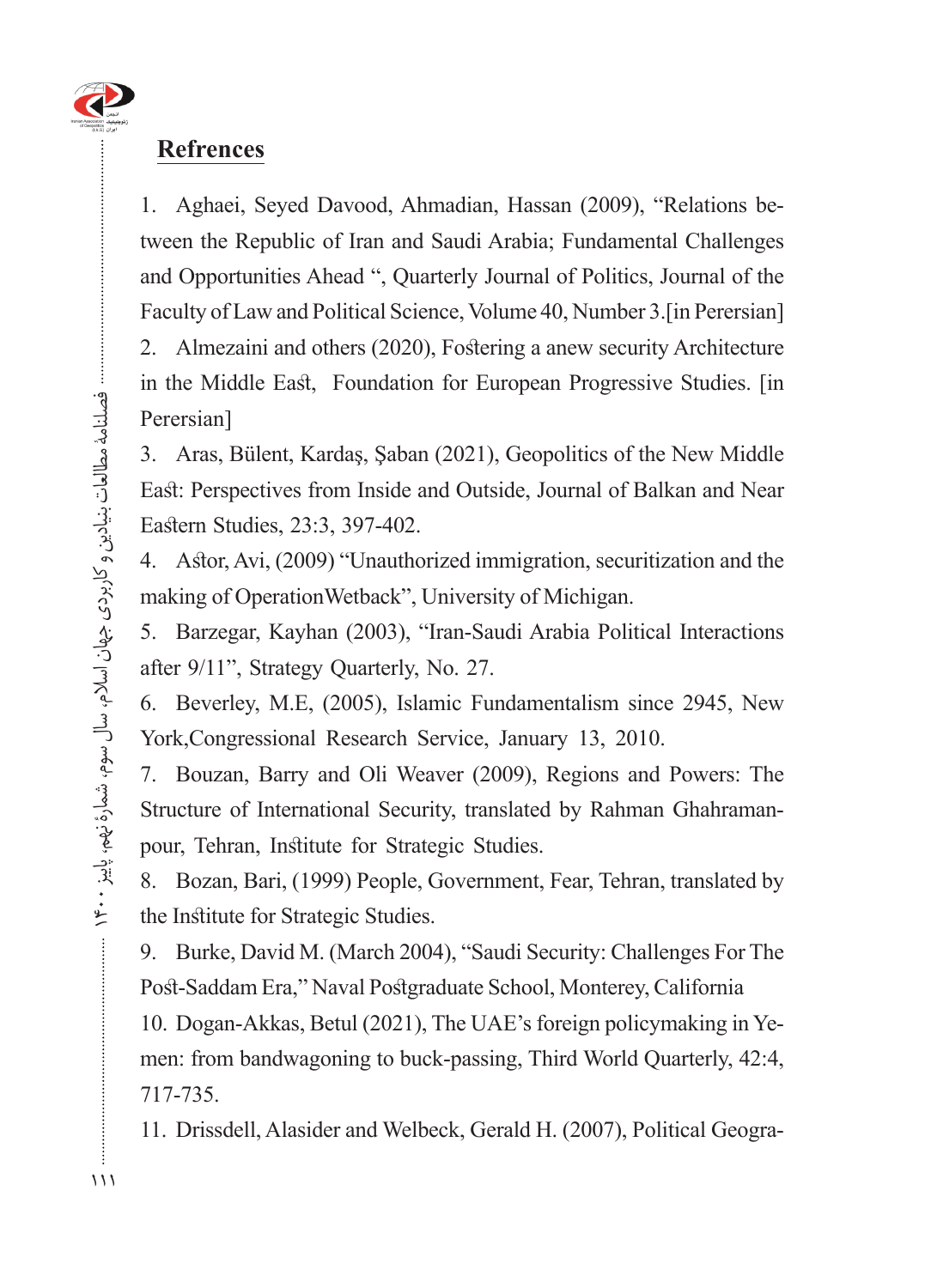

phy of the Middle East and North Africa, translated by Mir Haider Valley, Tehran, Ministry of Foreign Affairs Publications, Fifth Edition. Ertugrul, Dogan (2012), "A Test for Turkey's Foreign Policy: The Syria Crisis", Turkish Economic and Social Studies Foundation (TESEV), at:http:// www.tesev.org.tr/Upload/Publication/fb7a88bd-36be-4ae8-b5c1-

12. Ebrahimifar, Tahereh (2002), "Patterns of Confidence Building in the Persian Gulf Region", Office of Political and International Studies. [in] Perersian]

13. Friis, Karsten, (2000) "From Liminarsto others: Securitizations through Myths". A Journal ofNetwork of Peace and Confikhct Studies. 14. Graeger, Nina, (1996) "Environmental Security?" Journal or Peace Research, vol.33, no.1.

15. Hajar, Sami (2002), "America in the Persian Gulf; Challenges and Perspectives ", translated by Abolghasem Rah-e Chamani, Abrar Con-<br>temporary International Studies and Research Cultural Institute, Tehran. 16. Hiro, Dilip(2008), "Winning Iraq without Losing to Iran", available at:www.dailytimes.com.pk

ty in Iran-Saudi Arabia relations based on structural theory", Journal of 17. Mottaqi, Afshin (2014), "Analysis of the grounds of incompatibili-Strategic Policy Research, Third Year, No. 12. [in Perersian]

israni (2021), Structural Sources of Saudi–Iran Rivalry and Competition 18. Nadeem Mirza, Muhammad, Abbas, Hussain, and Irfan Hasnain Qafor the Sphere of Influence, available at: https://journals.sagepub.com/ doi/pdf[/10.1177/21582440211032642](https://journals.sagepub.com/doi/pdf/10.1177/21582440211032642).

pour, and Paul Salem(2008), "The New Middle East," Carnegie Endow-<br>ment for International Peace. 19. Ottaway, Marina, Nathan J. Brown, Amr Hamzawy, Karim Sadjad-<br>pour, and Paul Salem (2008), "The New Middle East," Carnegie Endow-19. Ottaway, Marina, Nathan J. Brown, Amr Hamzawy, Karim Sadjad-

20. Rabiee, Ali, (2004) National Security Studies, Tehran, Office of Po-